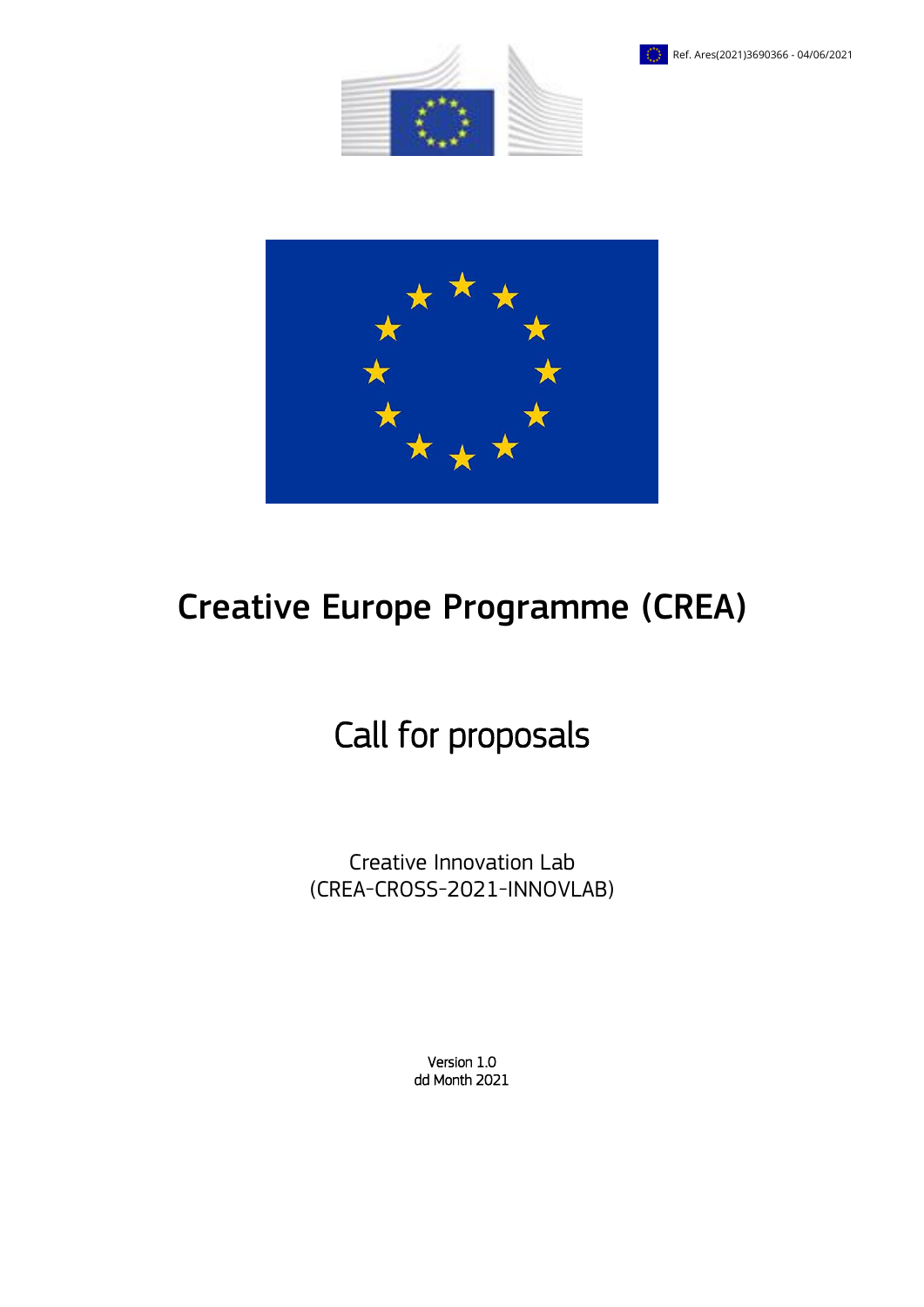| <b>HISTORY OF CHANGES</b> |                                |                            |      |  |  |  |
|---------------------------|--------------------------------|----------------------------|------|--|--|--|
| <b>Version</b>            | Publication<br><b>Date</b>     | <b>Change</b>              | Page |  |  |  |
| 1.0                       | dd.mm.2021 $\vert \cdot \vert$ | Initial version (new MFF). |      |  |  |  |
|                           |                                | ٠                          |      |  |  |  |
|                           |                                | ٠                          |      |  |  |  |
|                           |                                | ٠                          |      |  |  |  |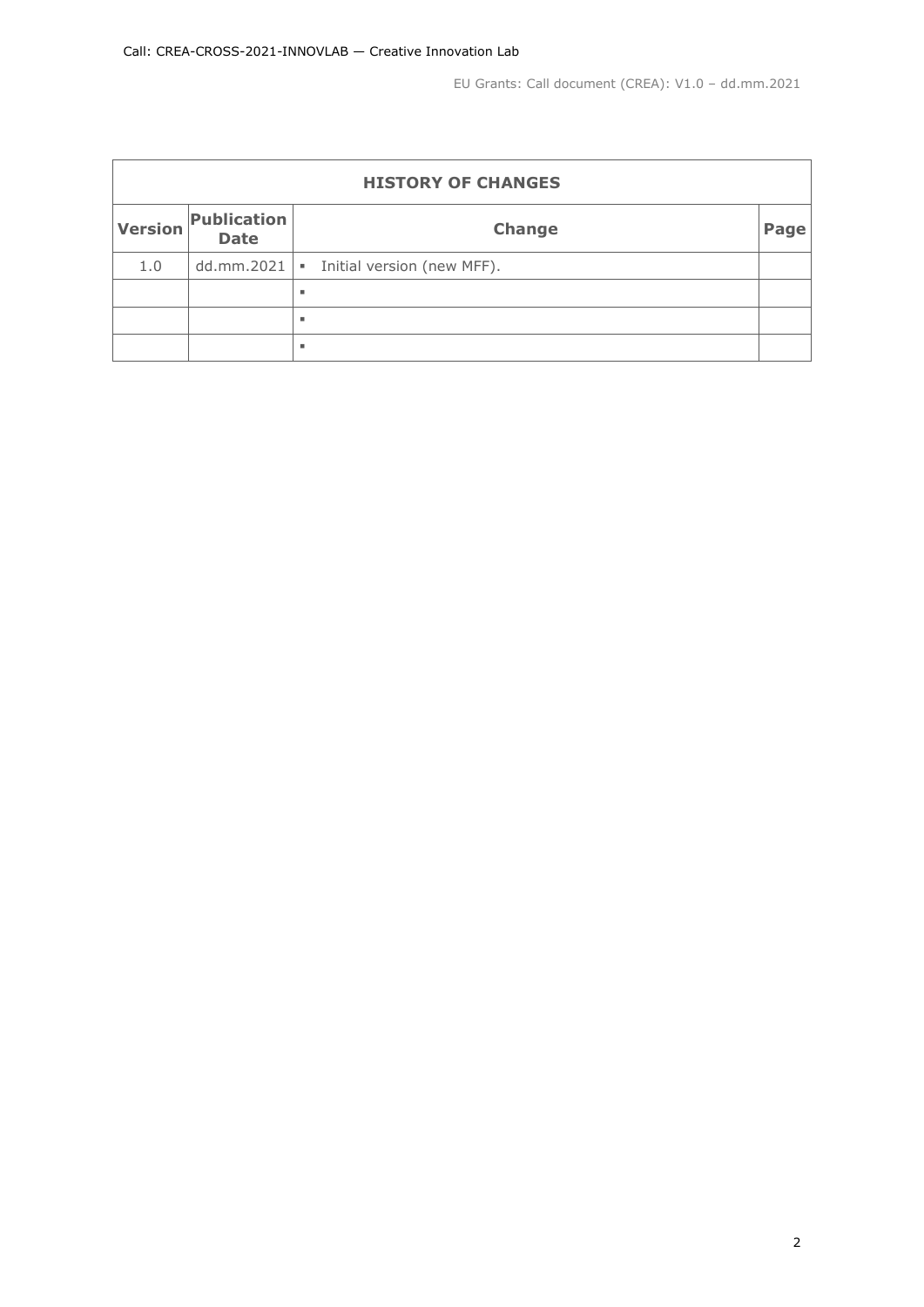

# EUROPEAN EDUCATION AND CULTURE EXECUTIVE **AGENCY (EACEA)**

EACEA.B - Creativity, Citizenship and Joint Operations<br>EACEA.B.2 - MEDIA

# **CALL FOR PROPOSALS**

### **TABLE OF CONTENTS**

| 2. Objectives - Themes and priorities - Activities that can be funded - Expected impact 6 |
|-------------------------------------------------------------------------------------------|
|                                                                                           |
|                                                                                           |
|                                                                                           |
|                                                                                           |
|                                                                                           |
|                                                                                           |
|                                                                                           |
|                                                                                           |
|                                                                                           |
|                                                                                           |
|                                                                                           |
|                                                                                           |
|                                                                                           |
|                                                                                           |
|                                                                                           |
|                                                                                           |
|                                                                                           |
|                                                                                           |
|                                                                                           |
|                                                                                           |
|                                                                                           |
|                                                                                           |
|                                                                                           |
|                                                                                           |
|                                                                                           |
|                                                                                           |
|                                                                                           |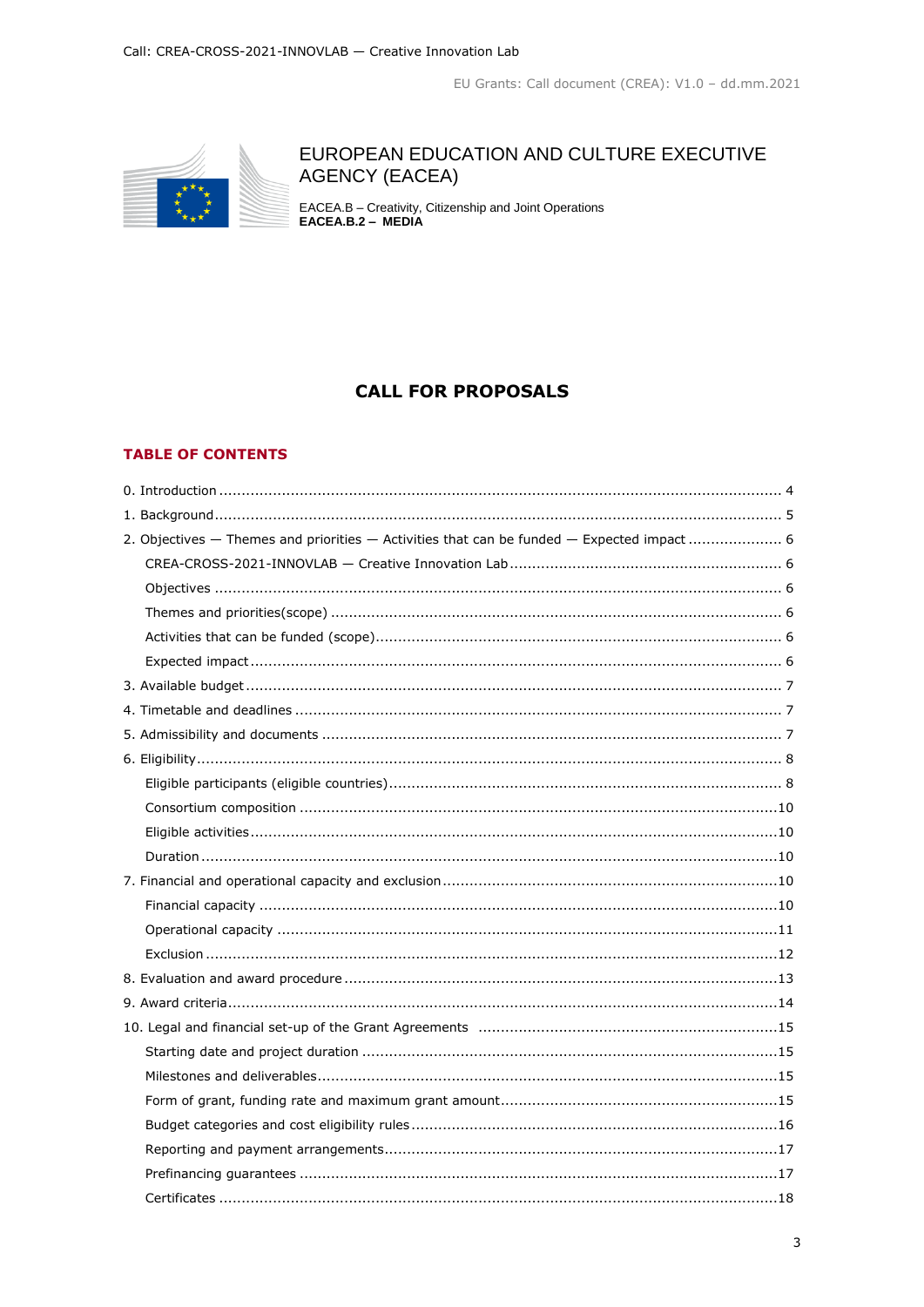EU Grants: Call document (CREA): V1.0 - dd.mm.2021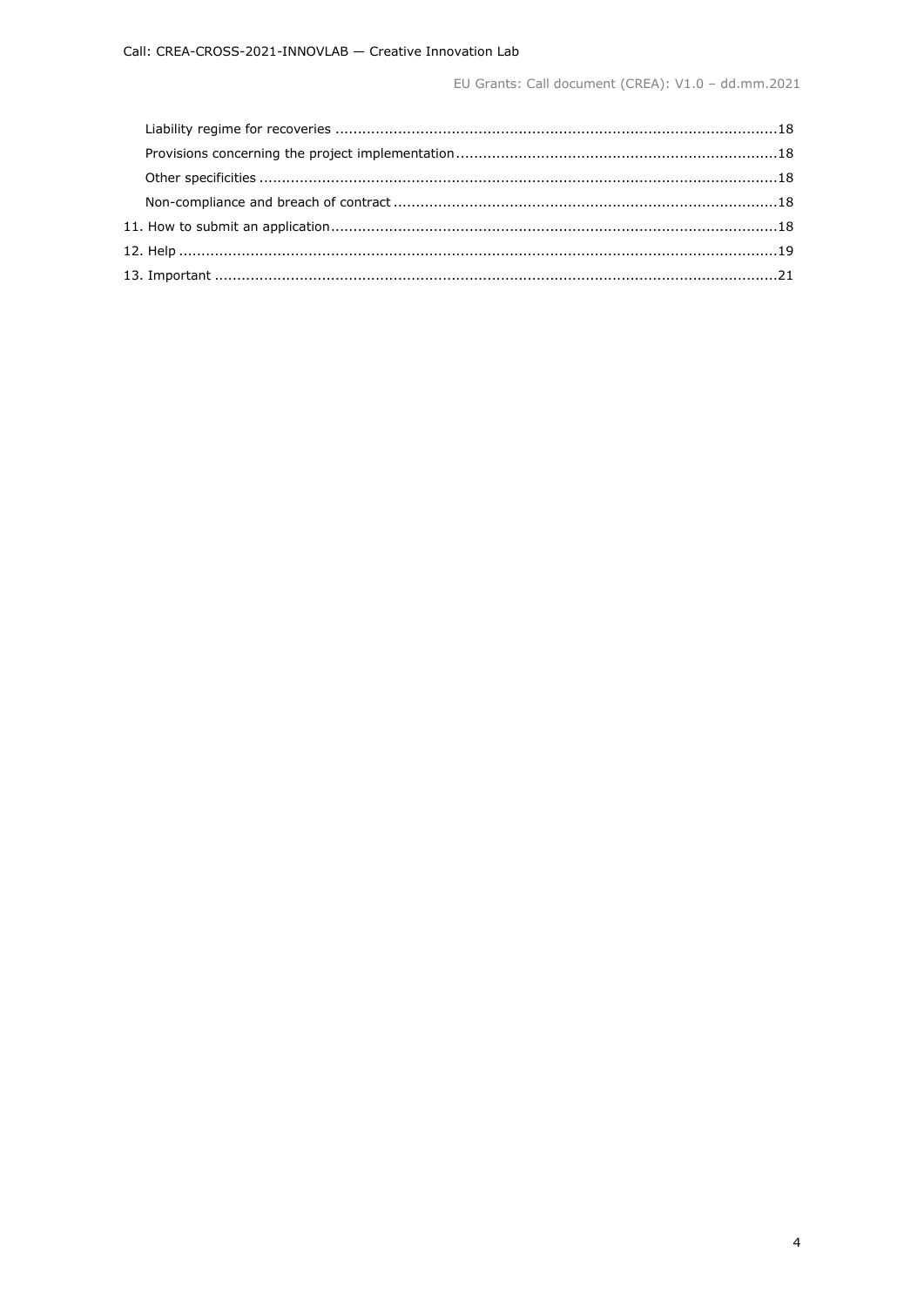# <span id="page-4-0"></span>**0. Introduction**

This is a call for proposalsfor EU **action grants** in the field of the CROSS SECTORAL strand under the **Creative Europe Programme**.

The regulatory framework for this EU Funding Programme is set out in:

- Regulation 2018/1046 [\(EU Financial Regulation\)](https://eur-lex.europa.eu/legal-content/EN/ALL/?uri=CELEX:32018R1046&qid=1535046024012)
- the basic act (Creative Europe Regulation 2021/818<sup>1</sup>).

The call is launched in accordance with the 2021 Work Programme<sup>2</sup> and will be managed by the **European Education and Culture Executive Agency (EACEA)** ('Agency').

The call covers the following **topics**:

#### **CREA-CROSS-2021-INNOVLAB — Creative Innovation Lab**

We invite you to read the **call documentation** on the Funding & Tenders Portal Topic page carefully, and in particular this Call Document, the Model Grant Agreement, the [EU Funding & Tenders Portal Online Manual](https://ec.europa.eu/info/funding-tenders/opportunities/docs/2021-2027/common/guidance/om_en.pdf) and the [EU Grants AGA](https://ec.europa.eu/info/funding-tenders/opportunities/docs/2021-2027/common/guidance/aga_en.pdf) — Annotated [Grant Agreement.](https://ec.europa.eu/info/funding-tenders/opportunities/docs/2021-2027/common/guidance/aga_en.pdf)

These documents provide clarifications and answers to questions you may have when preparing your application:

- the Call Document outlines the:
	- background, objectives, scope, activities that can be funded and the expected results (sections 1 and 2)
	- timetable and available budget (sections 3 and 4)
	- admissibility and eligibility conditions (including mandatory documents; sections 5 and 6)
	- criteria for financial and operational capacity and exclusion (section 7)
	- evaluation and award procedure (section 8)
	- award criteria (section 9)
	- legal and financial set-up of the Grant Agreements (section 10)
	- how to submit an application (section 11)
- the Online Manual outlines the:

-

 procedures to register and submit proposals online via the EU Funding & Tenders Portal ('Portal')

Regulation (EU) 2021/818 of the European Parliament and of the Council of 20 May 2021 establishing the Creative Europe Programme for the period 2021-2027 (OJ L 189).

<sup>2</sup> Commission Implementing Decision C(2021) 3563 final of 26 May 2021 concerning the adoption of the work programme for 2021 and the financing decision for the implementation of the Creative Europe Programme.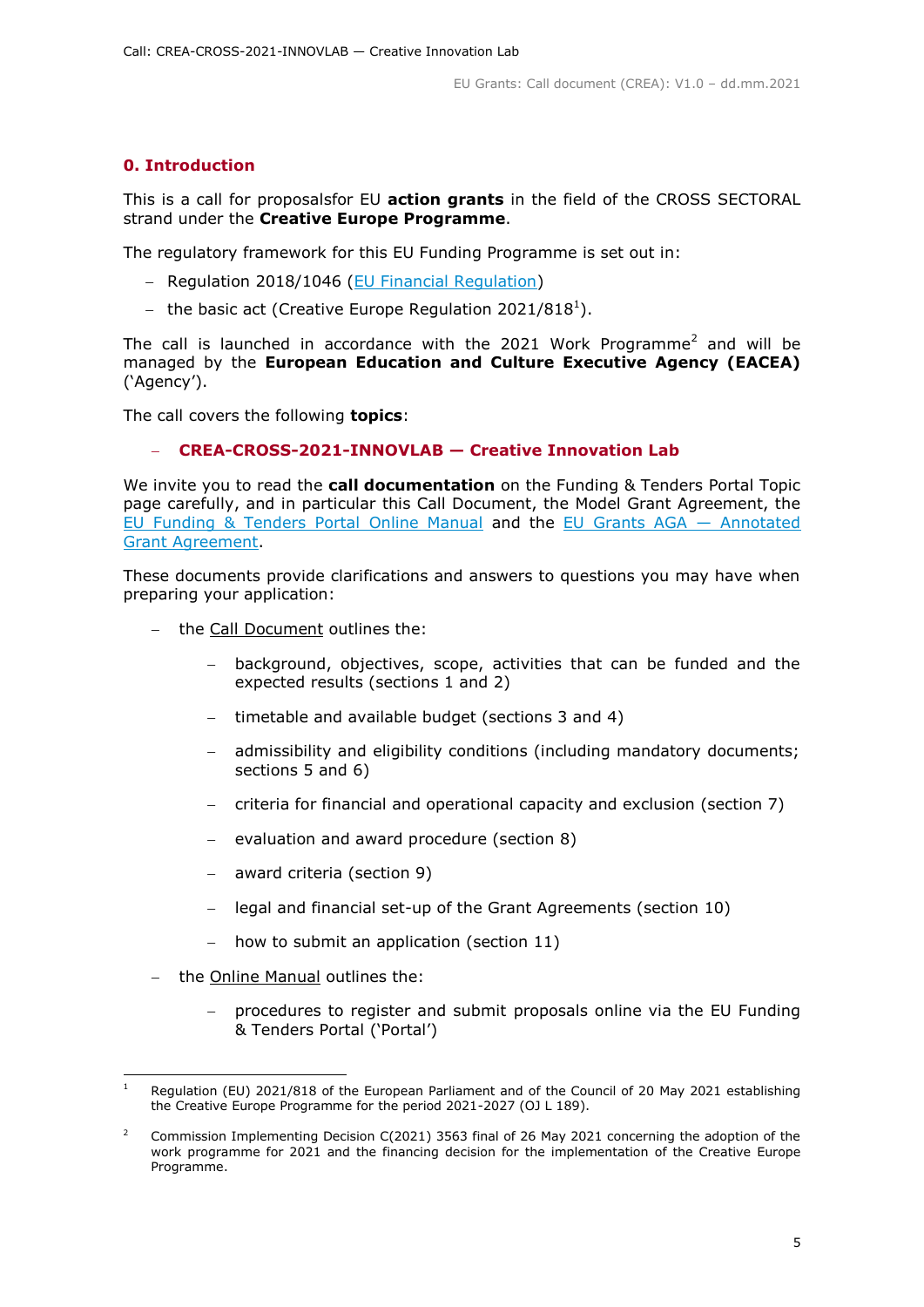- $-$  recommendations for the preparation of the application
- $-$  the AGA  $-$  Annotated Grant Agreement contains:
	- detailed annotations on all the provisions in the Grant Agreement you will have to sign in order to obtain the grant *(including cost eligibility, payment schedule, accessory obligations, etc)*.

You are also encouraged to visit the [Creative Europe Project Results](https://ec.europa.eu/programmes/creative-europe/projects/) website to consult the list of projects funded previously.

#### <span id="page-5-0"></span>**1. Background**

Creative Europe brings together actions supporting the European cultural and creative sectors.

The general objectives of the Programme are:

- to safeguard, develop and promote European cultural and linguistic diversity and heritage;
- to increase the competitiveness and the economic potential of the cultural and creative sectors, in particular the audiovisual sector.

These goals are pursued through the following specific objectives:

 enhancing artistic and cultural cooperation at the European level, in order to support the creation of European works and strengthen the economic, social and external dimensions and innovation and mobility in Europe's cultural and creative sectors (**CULTURE strand**);

 promoting the competitiveness, scalability, cooperation, innovation, and sustainability, including through mobility in the European audiovisual sector (**MEDIA strand**);

 promoting policy cooperation and innovative actions supporting all strands of the Programme, promoting a diverse, independent and pluralistic media environment, and media literacy, thereby fostering freedom of artistic expression, intercultural dialogue and social inclusion (**CROSS SECTORAL strand**).

The general and specific objectives of the Programme take into account the dual nature of the cultural and creative sectors, recognising, on the one hand, the intrinsic and artistic value of culture and, on the other, the economic value of those sectors, including their broader contribution to growth and competitiveness, creativity and innovation. The objectives are pursued in a way that encourages inclusion, equality, diversity and participation, including, where appropriate, specific incentives that encourage the active participation in the cultural and creative sectors of people with disabilities, people belonging to minorities and people belonging to socially marginalised groups, including both the creative process and audience development; and gender equality, in particular as a driver of economic growth, innovation and creativity.

# <span id="page-5-1"></span>**2. Objectives — Themes and priorities — Activities that can be funded — Expected impact**

#### <span id="page-5-2"></span>**CREA-CROSS-2021-INNOVLAB — Creative Innovation Lab**

#### <span id="page-5-3"></span>*Objectives*

Within the specific objective of promoting policy cooperation and innovative actions supporting all strands of the programme, promoting a diverse, independent and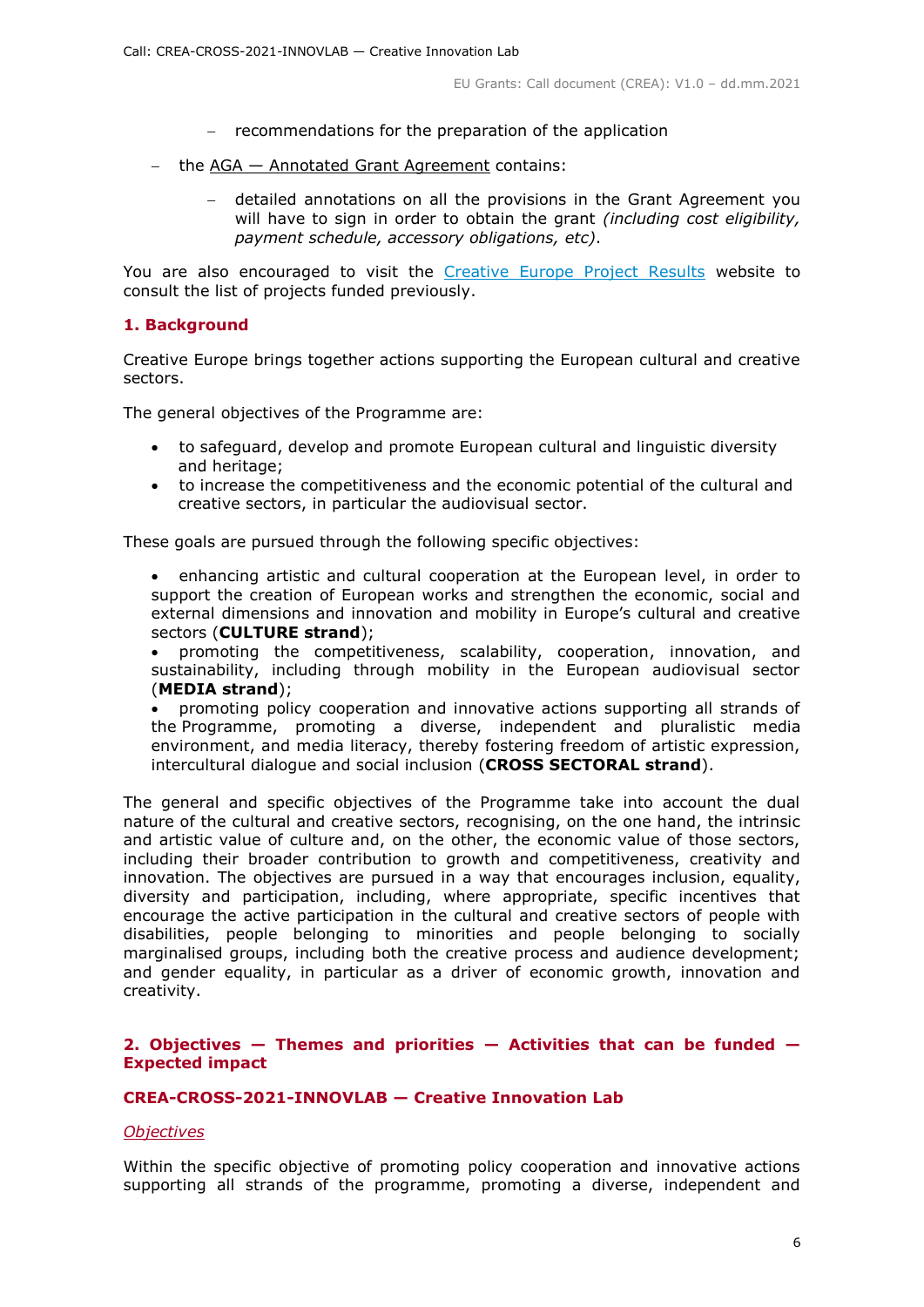pluralistic media environment and media literacy, thereby foresting freedom or artistic expression, intercultural dialogue and social inclusion, the priorities of the crosssectoral strand shall include:

- to encourage innovative approaches to content creation, access, distribution, and promotion across cultural and creative sectors and with other sectors, including by taking into account the digital shift, covering both market and non-market dimensions;

#### <span id="page-6-0"></span>*Themes and priorities (scope)*

The Creative Innovation Lab shall incentivise players from different cultural and creative sectors to design and test innovative digital solutions with a potential positive long-term impact on multiple cultural and creative sectors. The Lab shall facilitate the creation of innovative solutions (e.g. tools, models and methodologies) that can apply to the audiovisual sector and at least another creative and/or cultural sector.

Solutions should be easily replicable and have a potential for market penetration. For the purposes of clarity, the project does not necessarily have to be applicable immediately to the audiovisual sector but one that could easily be replicated in this sector.

For the purposes of this year's call, apart from the overall general objectives, a thematic approach is also being adopted to ensure that projects that target the policy objectives of Creative Europe are rewarded. For the first year of the Creative Innovation Lab, the two themes that will be specifically covered are greening across the creative and cultural sectors as well as innovative education tools using creativity and creative sectors to tackle relevant societal topics such as disinformation.

#### <span id="page-6-1"></span>*Activities that can be funded (scope)*

Design, development and testing of innovative tools, models and solutions applicable in the audiovisual and other cultural and creative sectors. Activities shall aims at supporting the competitiveness, cooperation, circulation, visibility, availability, diversity and increasing audience across sectors. Such activities shall contain a high potential of replicability in audiovisual and other cultural and creative sectors. The projects can focus in particular on:

 Rights' management and monetisation, including transparency and fair remuneration;

 Data collection and analysis, with particular emphasis on prediction for content creation and audience development;

 Greening of the value chain across the creative and cultural sectors, including actions that contribute to the European Bauhaus project;

 Innovative educational tools and content using creativity and creative sectors to tackle societal issues such as misinformation, fake news etc.

#### <span id="page-6-2"></span>*Expected impact*

- Improve the competitiveness of the European audiovisual and other cultural and creative sectors through cross sector collaboration;
- Increase knowledge transfer between different sectors of creative industries;

 Increase the visibility, availability and diversity of European content in the digital age;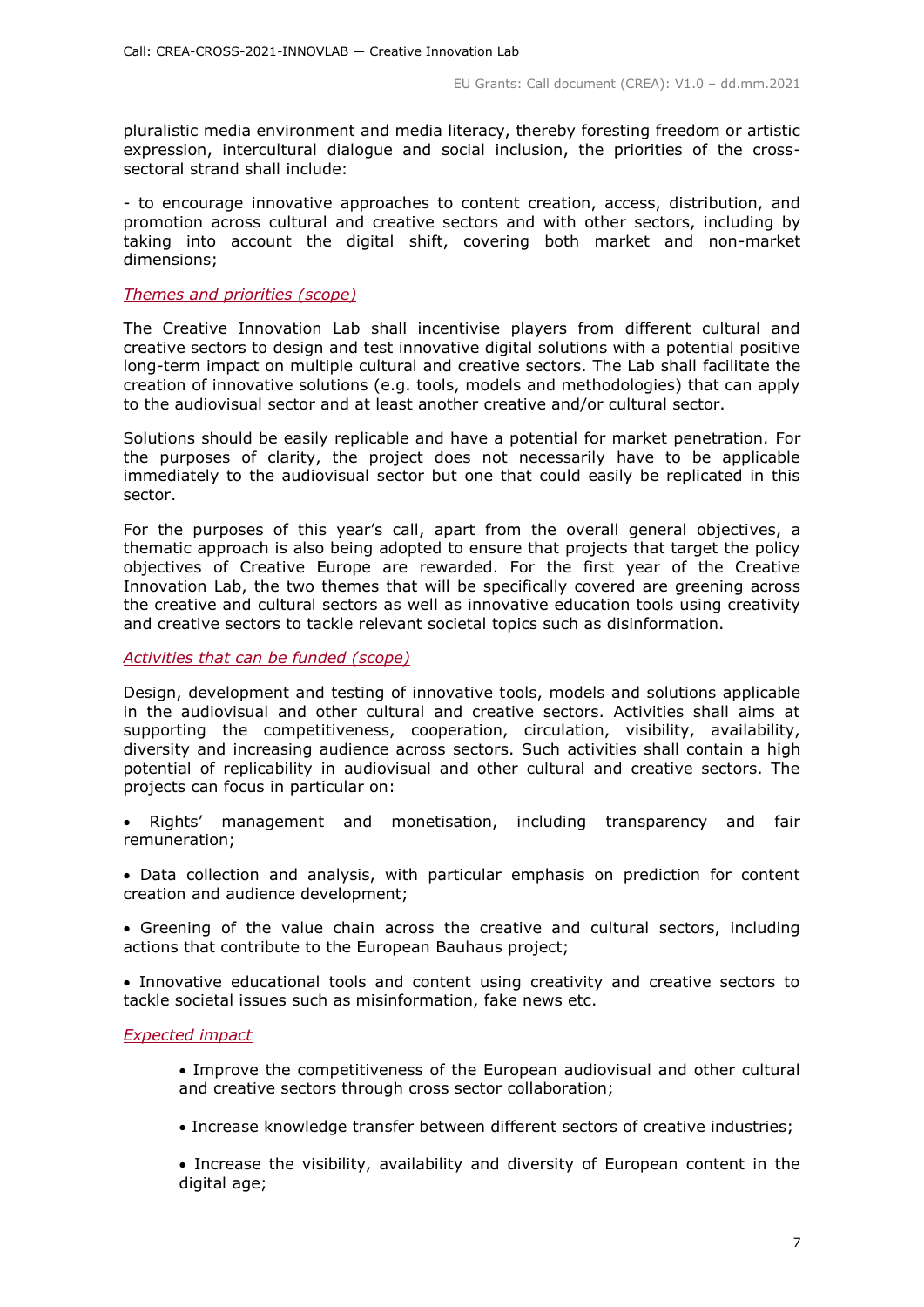- Improve business models and use of data;
- Increase the potential audience of European content in the digital age.

# <span id="page-7-0"></span>**3. Available budget**

The available call budget is **EUR 6 320 000.** This budget might be increased by maximum 20%.

Specific budget information per topic can be found in the table below.

| <b>Topic</b>                | <b>Topic budget</b>  |
|-----------------------------|----------------------|
| Creative Innovation<br>l ah | <b>EUR 6 320 000</b> |

We reserve the right not to award all available funds or to redistribute them between the call priorities, depending on the proposals received and the results of the evaluation.

# <span id="page-7-1"></span>**4. Timetable and deadlines**

| Timetable and deadlines (indicative) |                                             |  |  |  |
|--------------------------------------|---------------------------------------------|--|--|--|
| Call opening:                        | 8 June 2021                                 |  |  |  |
| Deadline for submission:             | 5 October 2021 - 17:00:00 CET<br>(Brussels) |  |  |  |
| Fvaluation:                          | October-December 2021                       |  |  |  |
| Information on evaluation results:   | January 2022                                |  |  |  |
| GA signature:                        | February 2022                               |  |  |  |

# <span id="page-7-2"></span>**5. Admissibility and documents**

Proposals must be submitted before the **call deadline** *(see timetable section 4)*.

Proposals must be submitted **electronically** via the Funding & Tenders Portal Electronic Submission System (accessible via the Topic page in the [Search Funding &](https://ec.europa.eu/info/funding-tenders/opportunities/portal/screen/opportunities/topic-search;freeTextSearchKeyword=;typeCodes=0,1;statusCodes=31094501,31094502,31094503;programCode=null;programDivisionCode=null;focusAreaCode=null;crossCuttingPriorityCode=null;callCode=Default;sortQuery=openingDate;orderBy=asc;onlyTenders=false;topicListKey=topicSearchTablePageState)  [Tenders](https://ec.europa.eu/info/funding-tenders/opportunities/portal/screen/opportunities/topic-search;freeTextSearchKeyword=;typeCodes=0,1;statusCodes=31094501,31094502,31094503;programCode=null;programDivisionCode=null;focusAreaCode=null;crossCuttingPriorityCode=null;callCode=Default;sortQuery=openingDate;orderBy=asc;onlyTenders=false;topicListKey=topicSearchTablePageState) section). Paper submissions are NOT possible.

Proposals (including annexes and supporting documents) must be submitted using the forms provided *inside* the Submission System (**A**) NOT the documents available on the Topic page — they are only for information).

Proposals must be **complete** and contain all the requested information and all required annexes and supporting documents:

Application Form Part  $A -$  contains administrative information about the participants (future coordinator, beneficiaries and affiliated entities) and the summarised budget for the project *(to be filled in directly online)*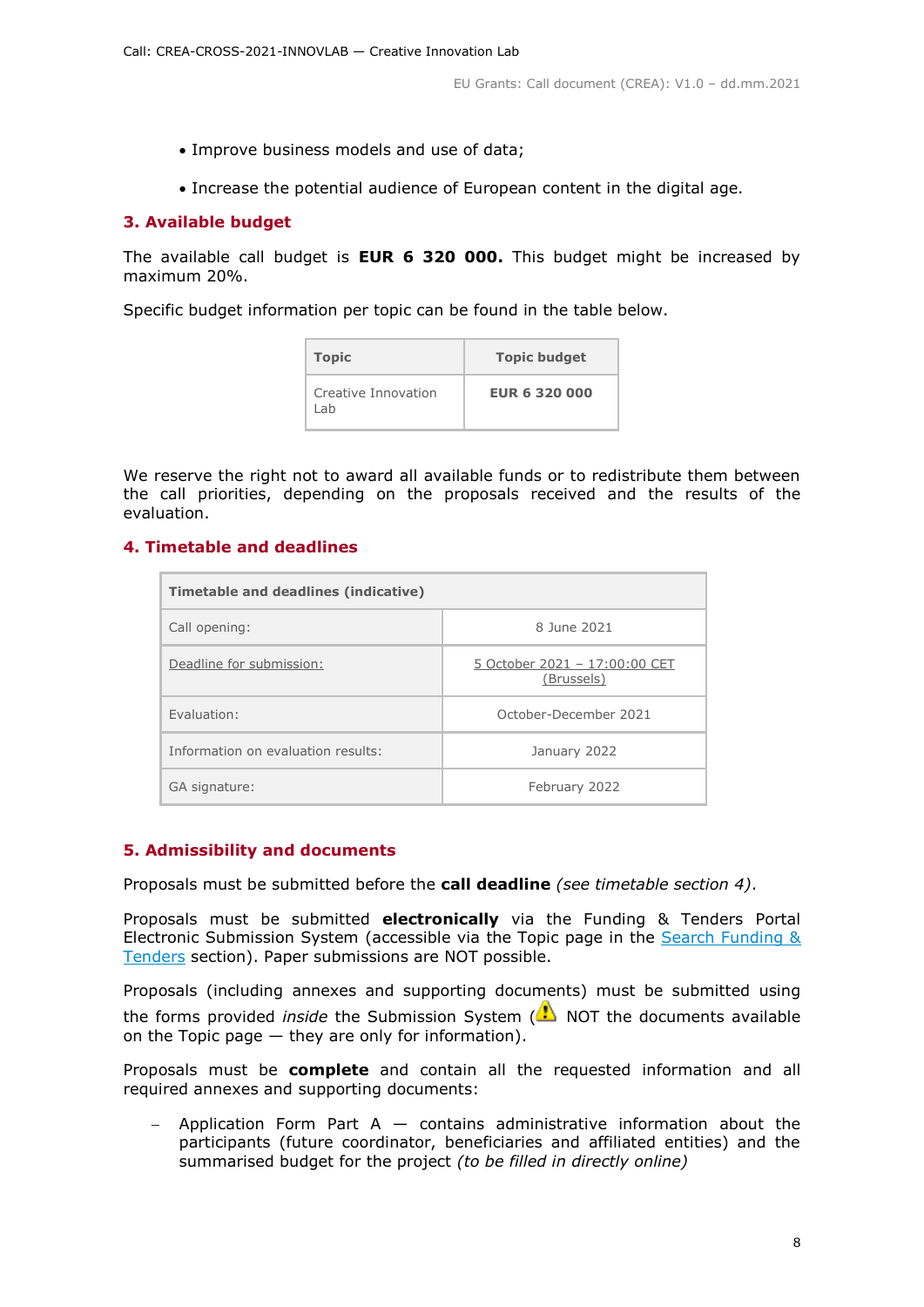- Application Form Part B contains the technical description of the project *(to be downloaded from the Portal Submission System, completed and then assembled and re-uploaded)*
- Part C (to be filled in directly online) containing additional project data
- **mandatory annexes and supporting documents** *(to be uploaded)*:
	- detailed budget table: not applicable
	- CVs of core project team: not applicable
	- activity reports of last year: not applicable
	- list of previous projects: not applicable
	- declaration on ownership and control

At proposal submission, you will have to confirm that you have the **mandate to act** for all applicants. Moreover you will have to confirm that the information in the application is correct and complete and that the participants comply with the conditions for receiving EU funding (especially eligibility, financial and operational capacity, exclusion, etc). Before signing the grant, each beneficiary and affiliated entity will have to confirm this again by signing a declaration of honour (DoH). Proposals without full support will be rejected.

Your application must be **readable, accessible and printable**.

Proposals are limited to maximum **70 pages** (Part B). Evaluators will not consider any additional pages.

You may be asked at a later stage for further documents *(for legal entity validation, financial capacity check, bank account validation, etc)*.

**T** For more information about the submission process (including IT aspects), consult the [Online Manual.](https://ec.europa.eu/info/funding-tenders/opportunities/docs/2021-2027/common/guidance/om_en.pdf)

# <span id="page-8-0"></span>**6. Eligibility**

# <span id="page-8-1"></span>*Eligible participants (eligible countries)*

In order to be eligible, the applicants (beneficiaries and affiliated entities) must:

- be legal entities (public or private bodies)
- be established in one of the eligible countries, i.e.:
	- Creative Europe Participating Countries:
		- EU Member States (including overseas countries and territories (OCTs))
		- non-EU countries:
			- listed EEA countries and countries associated to the Creative Europe Programme [\(associated countries\)](https://ec.europa.eu/info/funding-tenders/opportunities/docs/2021-2027/crea/guidance/list-3rd-country-participation_crea_en.pdf) or countries which are in ongoing negotiations for an association agreement and where the agreement enters into force before grant signature
- be established in one of the countries participating in the MEDIA strand of the Creative Europe Programme and owned directly or by majority participation, by nationals from such countries; for publicly listed companies, the location of the stock exchange will be taken into account to determine its nationality.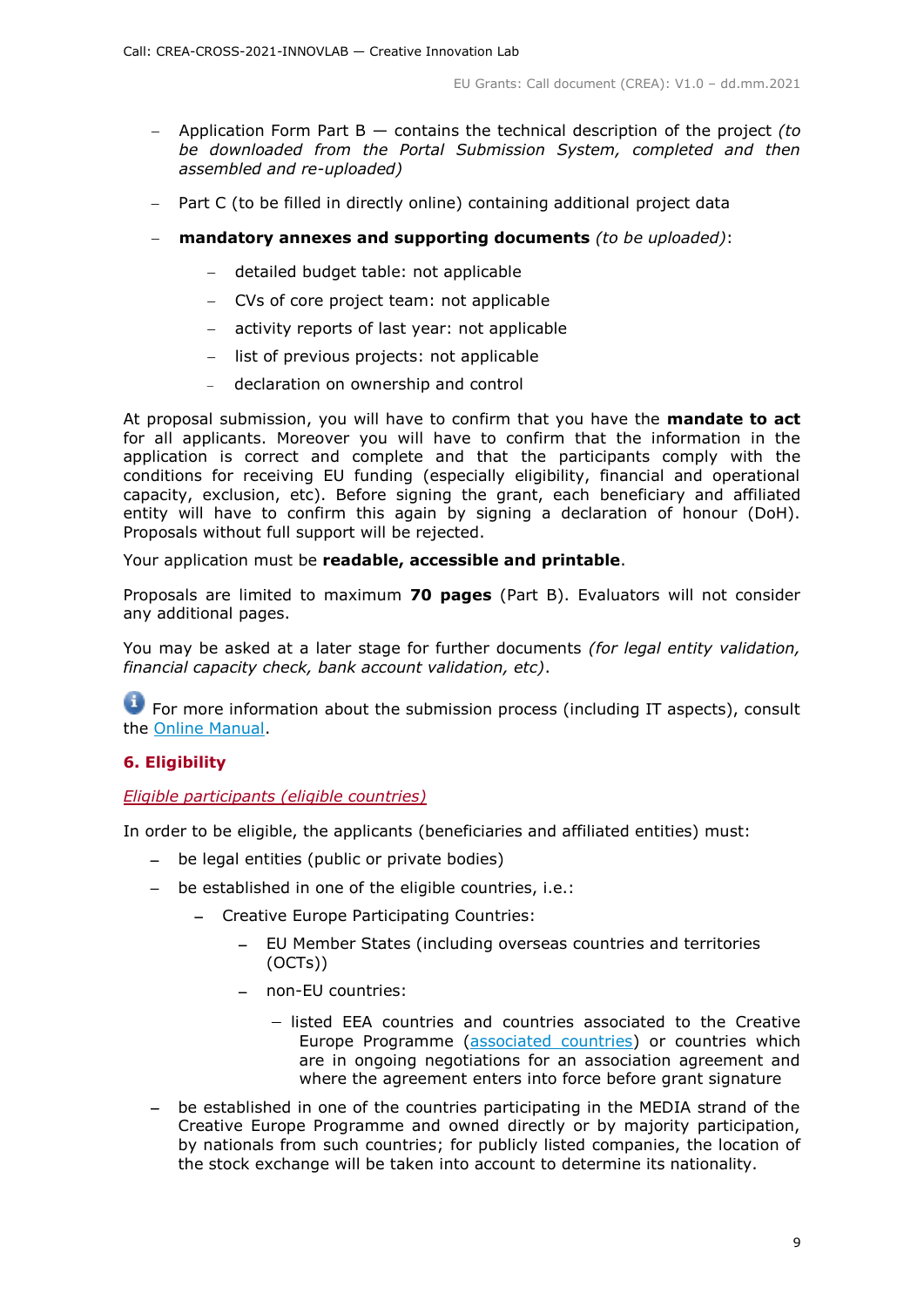Beneficiaries and affiliated entities must register in the [Participant Register](https://ec.europa.eu/info/funding-tenders/opportunities/portal/screen/how-to-participate/participant-register)  $-$  before submitting the proposal — and will have to be validated by the Central Validation Service (REA Validation). For the validation, they will be requested to upload documents showing legal status and origin.

Other entities may participate in other consortium roles, such as associated partners, subcontractors, third parties giving in-kind contributions, etc *(see section 13)*.

#### *Specific cases*

Natural persons — Natural persons are NOT eligible (with the exception of selfemployed persons, i.e. sole traders, where the company does not have legal personality separate from that of the natural person.

International organisations — International organisations are eligible. The rules on eligible countries do not apply to them.

Entities without legal personality  $-$  Entities which do not have legal personality under their national law may exceptionally participate, provided that their representatives have the capacity to undertake legal obligations on their behalf, and offer guarantees for the protection of the EU financial interests equivalent to that offered by legal persons<sup>3</sup>.

EU bodies — EU bodies (with the exception of the European Commission Joint Research Centre) can NOT be part of the consortium.

Associations and interest groupings — Entities composed of members may participate

as 'sole beneficiaries' or 'beneficiaries without legal personality'<sup>4</sup>.  $\bullet$  Please note that if the action will be implemented by the members, they should also participate (either as beneficiaries or as affiliated entities, otherwise their costs will NOT be eligible).

Creative Europe Desks (CEDs) — The host organisations of Creative Europe Desks are eligible as coordinator or beneficiary in open calls, if they have procedures to segregate the project management and the information provision functions and if they are able to demonstrate cost separation (i.e. that their project grants do not cover any costs which are covered by their other grant). This requires the following:

- use of analytical accounting which allows for a cost accounting management with cost allocation keys and cost accounting codes AND application of these keys and codes to identify and separate the costs (i.e. to allocate them to either one of the two grants)
- $-$  recording of all real costs incurred for the activities that are covered by the two grants (including the indirect costs)allocation of the costs in a way that leads to a fair, objective and realistic result.

Countries currently negotiating association agreements — Beneficiaries from countries with ongoing negotiations *(see list above)* may participate in the call and can sign grants if the negotiations are concluded before grant signature (with retroactive effect, if provided in the agreement).

EU restrictive measures — Special rules apply for certain entities *(e.g. entities subject to [EU restrictive measures](http://www.sanctionsmap.eu/) under Article 29 of the Treaty on the European Union (TEU) and Article 215 of the Treaty on the Functioning of the EU (TFEU)<sup>5</sup> and entities* 

<sup>-</sup><sup>3</sup> See Article 197(2)(c) EU Financial Regulation [2018/1046.](https://eur-lex.europa.eu/legal-content/EN/ALL/?uri=CELEX:32018R1046&qid=1535046024012)

<sup>4</sup> For the definitions, see Articles 187(2) and 197(2)(c) EU Financial Regulation  $\frac{2018/1046}{.}$ 

Please note that the EU Official Journal contains the official list and, in case of conflict, its content prevails over that of the **EU Sanctions Map**.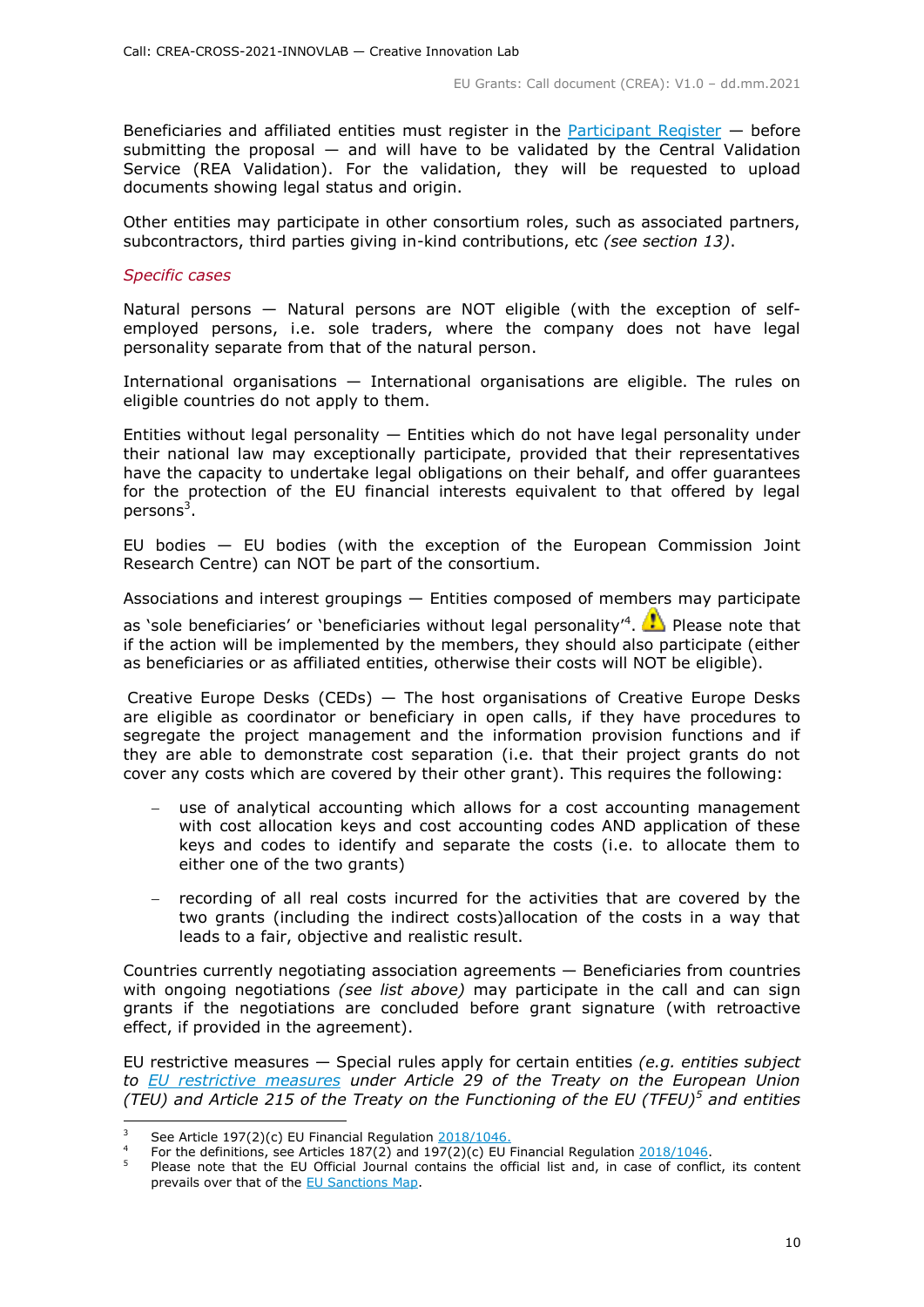*covered by Commission Guidelines No [2013/C 205/05](http://eur-lex.europa.eu/LexUriServ/LexUriServ.do?uri=OJ:C:2013:205:FULL:EN:PDF)<sup>6</sup> )*. Such entities are not eligible to participate in any capacity, including as beneficiaries, affiliated entities, associated partners, subcontractors or recipients of financial support to third parties (if any).

For more information, *see [Rules for Legal Entity Validation, LEAR Appointment and](https://ec.europa.eu/info/funding-tenders/opportunities/docs/2021-2027/common/guidance/rules-lev-lear-fca_en.pdf)  [Financial Capacity Assessment](https://ec.europa.eu/info/funding-tenders/opportunities/docs/2021-2027/common/guidance/rules-lev-lear-fca_en.pdf)*. *]*

# <span id="page-10-0"></span>*Consortium composition*

Proposals must be submitted by a consortium of at least 3 applicants (beneficiaries; not affiliated entities), which complies with the following conditions:

- 3 legal entities from at least 2 different countries participating in the Creative Europe Programme, - the consortium must present a diverse range of expertise across several cultural and creative sectors, including audiovisual.

#### <span id="page-10-1"></span>*Eligible activities*

Eligible activities are the ones set out in section 2 above.

Design, development and testing of innovative tools, models and solutions applicable in the audiovisual and other cultural and creative sectors. Activities shall aims at supporting the competitiveness, cooperation, circulation, visibility, availability, diversity and increasing audience across sectors. Such activities shall contain a high potential of replicability in audiovisual and other cultural and creative sectors.

The projects can focus in particular on:

- Rights' management and monetisation, including transparency and fair remuneration;
- Data collection and analysis, with particular emphasis on prediction for content creation and audience development;
- Greening of the value chain across the creative and cultural sectors, including actions that contribute to the European Bauhaus project
- Innovative educational tools and content using creativity and creative sectors to tackle societal issues such as misinformation, fake news etc.

Projects must comply with EU policy interests and priorities

Financial support to third parties is not allowed

#### <span id="page-10-2"></span>*Duration*

Projects should normally not exceed 24 months (extensions are possible, if duly justified and through an amendment).

#### *Ethics*

-

Projects must comply with:

- highest ethical standards and
- applicable EU, international and national law.

Commission guidelines No [2013/C 205/05](http://eur-lex.europa.eu/LexUriServ/LexUriServ.do?uri=OJ:C:2013:205:FULL:EN:PDF) on the eligibility of Israeli entities and their activities in the territories occupied by Israel since June 1967 for grants, prizes and financial instruments funded by the EU from 2014 onwards (OJEU C 205 of 19.07.2013, pp. 9-11).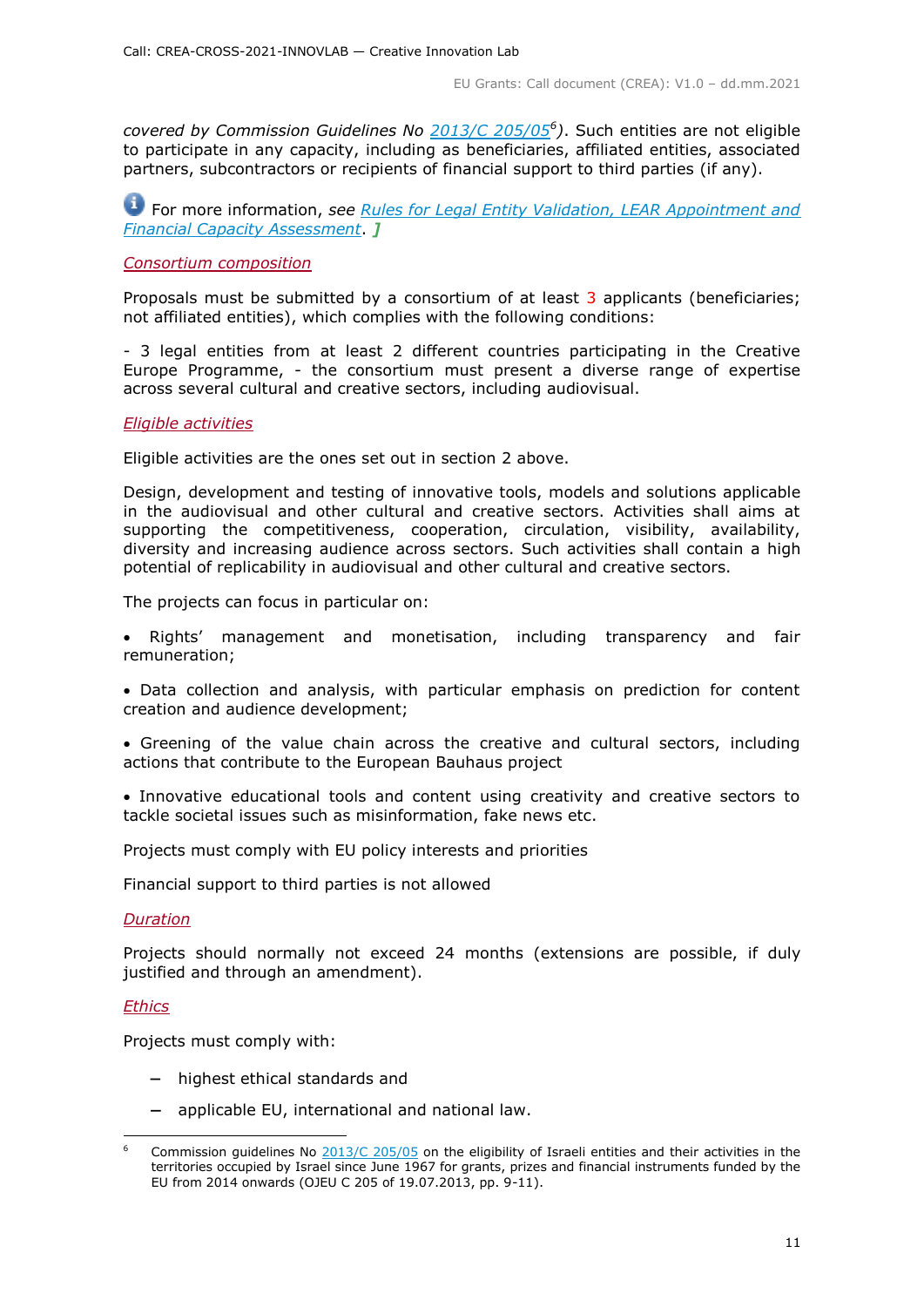They may not include pornographic or racist material or advocate violence.

# <span id="page-11-0"></span>**7. Financial and operational capacity and exclusion**

# <span id="page-11-1"></span>*Financial capacity*

Applicants must have **stable and sufficient resources** to successfully implement the projects and contribute their share. Organisations participating in several projects must have sufficient capacity to implement all these projects.

The financial capacity check will be carried out on the basis of the documents you will be requested to upload in the [Participant Register](https://ec.europa.eu/info/funding-tenders/opportunities/portal/screen/how-to-participate/participant-register) during grant preparation *(e.g. profit and loss account and balance sheet, business plan, audit report produced by an approved external auditor, certifying the accounts for the last closed financial year, etc)*. The analysis will be based on neutral financial indicators, but will also take into account other aspects, such as dependency on EU funding and deficit and revenue in previous years.

The check will normally be done for all beneficiaries, except:

- public bodies (entities established as public body under national law, including local, regional or national authorities) or international organisations
- $-$  entities active in cultural and creative sectors that have received over 50% of their annual revenue from public sources over the last two years
- $-$  if the individual requested grant amount is not more than EUR 60 000.

If needed, it may also be done for affiliated entities.

If we consider that your financial capacity is not satisfactory, we may require:

- further information
- an enhanced financial responsibility regime, i.e. joint and several responsibility for all beneficiaries or joint and several liability of affiliated entities *(see below, section 10)*
- $-$  prefinancing paid in instalments
- (one or more) prefinancing guarantees *(see below, section 10)*

or

- $-$  propose no prefinancing
- request that you are replaced or, if needed, reject the entire proposal.

For more information, *see Rules for [Legal Entity Validation, LEAR Appointment and](https://ec.europa.eu/info/funding-tenders/opportunities/docs/2021-2027/common/guidance/rules-lev-lear-fca_en.pdf)  [Financial Capacity Assessment](https://ec.europa.eu/info/funding-tenders/opportunities/docs/2021-2027/common/guidance/rules-lev-lear-fca_en.pdf)*.

#### <span id="page-11-2"></span>*Operational capacity*

Applicants must have the **know-how, qualifications** and **resources** to successfully implement the projects and contribute their share (including sufficient experience in projects of comparable size and nature).

This capacity will be assessed together with the 'Project Management' award criterion, on the basis of the competence and experience of the applicants and their project teams, including operational resources (human, technical and other) or, exceptionally, the measures proposed to obtain it by the time the task implementation starts.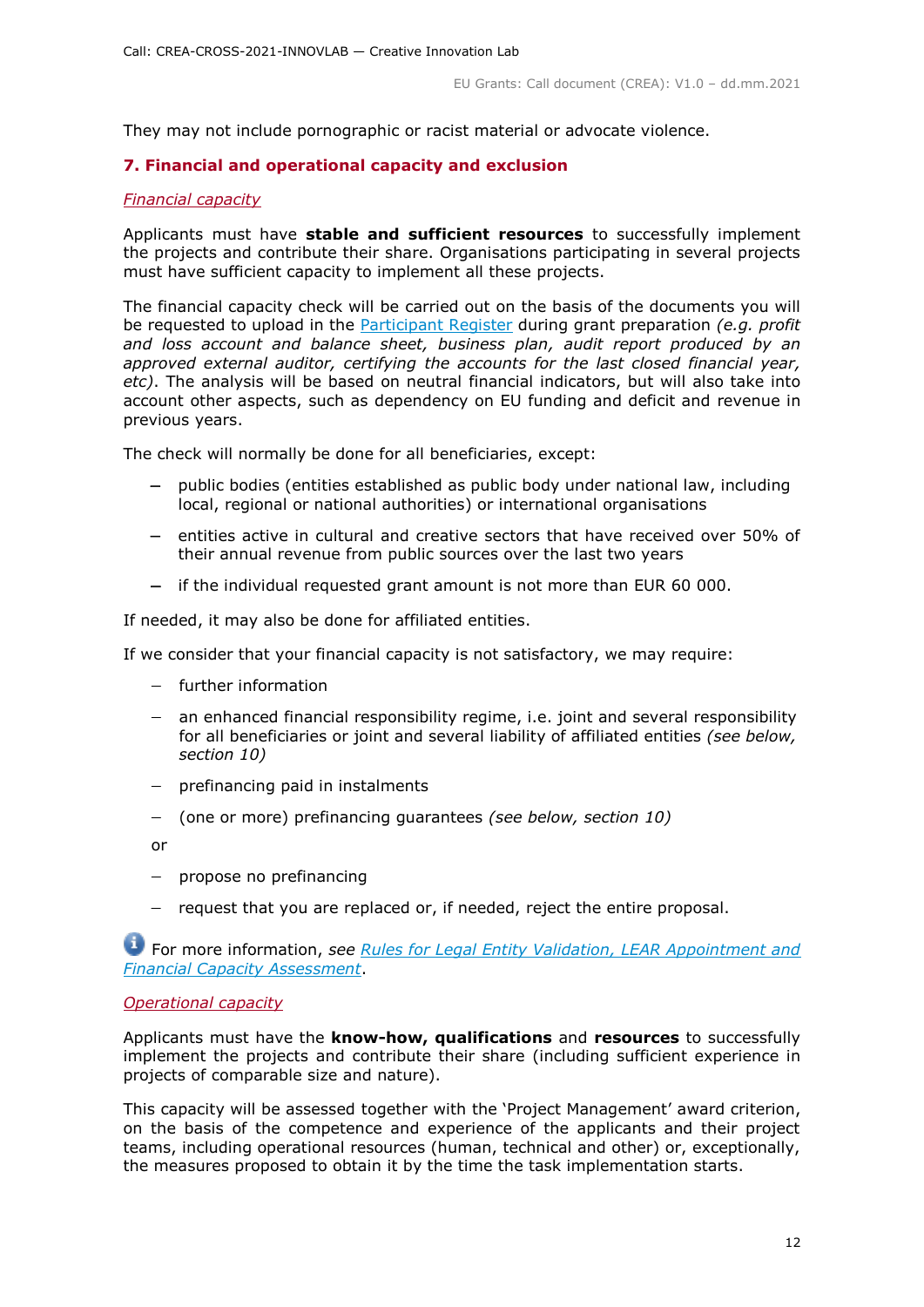If the evaluation of the award criterion is positive, the applicants are considered to have sufficient operational capacity.

Applicants will have to show their operational capacity via the following:

- general profiles (qualifications and experiences) of the staff responsible for managing and implementing the project
- description of the consortium participants

Additional supporting documents may be requested, if needed to confirm the operational capacity of any applicant.

Public bodies, Member State organisations, international organisations and entities active in cultural and creative sectors that have received over 50% of their annual revenue from public sources over the last two years are exempted from the operational capacity check.

#### <span id="page-12-0"></span>*Exclusion*

-

Applicants which are subject to an **EU exclusion decision** or in one of the following **exclusion situations** that bar them from receiving EU funding can NOT participate<sup>7</sup>:

- bankruptcy, winding up, affairs administered by the courts, arrangement with creditors, suspended business activities or other similar procedures (including procedures for persons with unlimited liability for the applicant's debts)
- in breach of social security or tax obligations (including if done by persons with unlimited liability for the applicant's debts)
- $-$  guilty of grave professional misconduct<sup>8</sup> (including if done by persons having powers of representation, decision-making or control, beneficial owners or persons who are essential for the award/implementation of the grant)
- committed fraud, corruption, links to a criminal organisation, money laundering, terrorism-related crimes (including terrorism financing), child labour or human trafficking (including if done by persons having powers of representation, decision-making or control, beneficial owners or persons who are essential for the award/implementation of the grant)
- shown significant deficiencies in complying with main obligations under an EU procurement contract, grant agreement, prize, expert contract, or similar (including if done by persons having powers of representation, decision-making or control, beneficial owners or persons who are essential for the award/implementation of the grant)
- guilty of irregularities within the meaning of Article 1(2) of Regulation No [2988/95](http://eur-lex.europa.eu/legal-content/EN/ALL/?uri=CELEX:31995R2988&qid=1501598622514) (including if done by persons having powers of representation, decisionmaking- or control, beneficial owners or persons who are essential for the award/implementation of the grant)
- created under a different jurisdiction with the intent to circumvent fiscal, social or other legal obligations in the country of origin or created another entity with this purpose (including if done by persons having powers of representation, decision-making or control, beneficial owners or persons who are essential for the award/implementation of the grant).

<sup>7</sup> See Articles 136 and 141 of EU Financial Regulation [2018/1046.](https://eur-lex.europa.eu/legal-content/EN/ALL/?uri=CELEX:32018R1046&qid=1535046024012)

Professional misconduct includes: violation of ethical standards of the profession, wrongful conduct with impact on professional credibility, false declarations/misrepresentation of information, participation in a cartel or other agreement distorting competition, violation of IPR, attempting to influence decision-making processes or obtain confidential information from public authorities to gain advantage.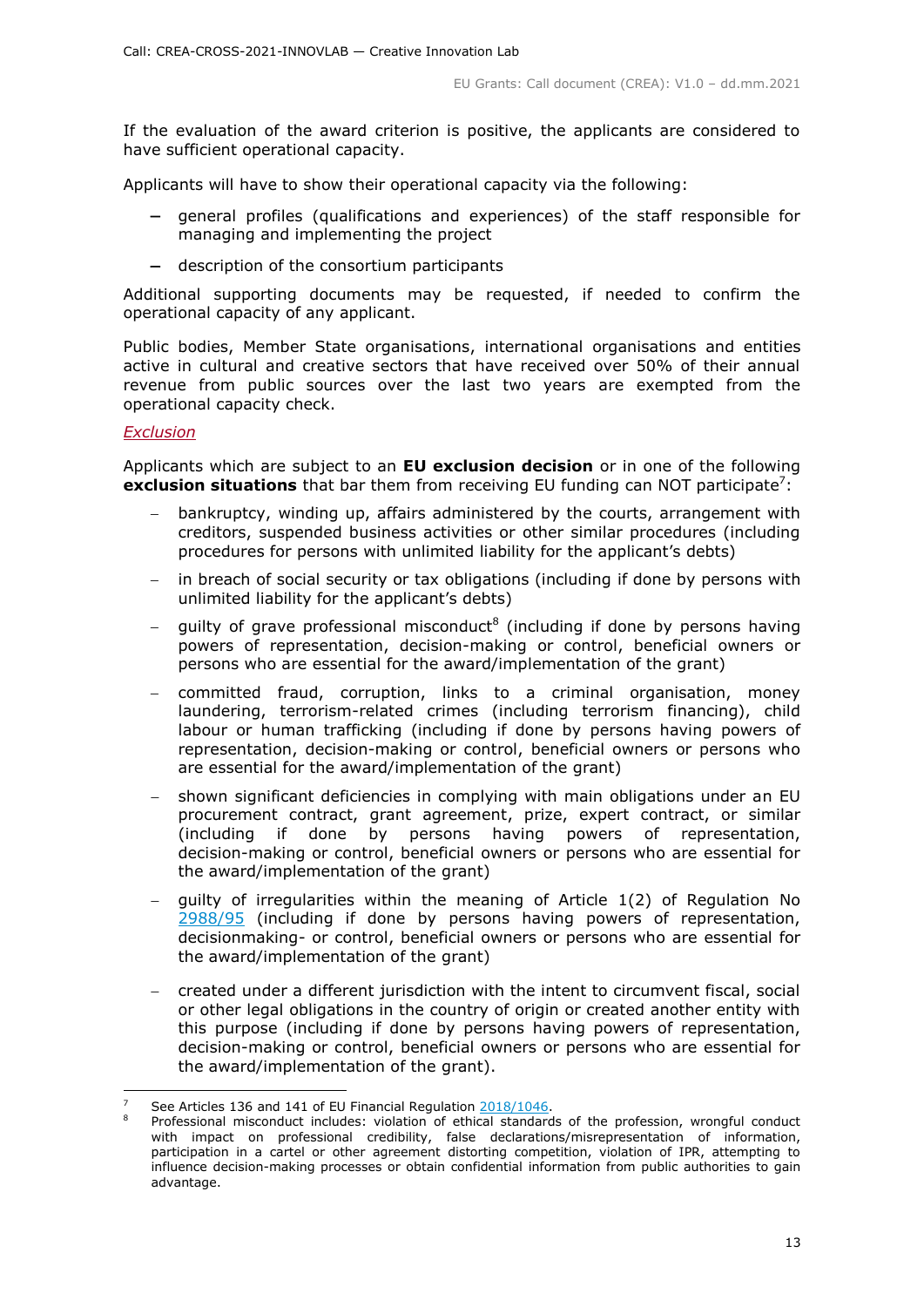Applicants will also be refused if it turns out that<sup>9</sup>:

- during the award procedure they misrepresented information required as a condition for participating or failed to supply that information
- they were previously involved in the preparation of the call and this entails a distortion of competition that cannot be remedied otherwise (conflict of interest).

# <span id="page-13-0"></span>**8. Evaluation and award procedure**

The proposals will have to follow the **standard submission and evaluation procedure** (one-stage submission + one-step evaluation).

An **evaluation committee** assisted by independent outside experts will assess all applications. Proposals will first be checked for formal requirements (admissibility, and eligibility, *see sections 5 and 6*). Proposals found admissible and eligible will be evaluated (for each topic) against the operational capacity and award criteria *(see sections 7 and 9)* and then ranked according to their scores.

For proposals with the same score (within a topic) a **priority order** will be determined according to the following approach:

Successively for every group of *ex aequo* proposals, starting with the highest scored group, and continuing in descending order:

The ex aequo proposals within the same topic will be prioritised according to the scores they have been awarded for the award criterion 'Relevance'. When these scores are equal, priority will be based on their scores for the criterion 'Dissemination'. When these scores are equal, priority will be based on their scores for the criterion 'Quality of content and activities'.

All proposals will be informed about the evaluation result (**evaluation result letter**). Successful proposals will be invited for grant preparation; other ones will be put on the reserve list or rejected.

 $\bullet$  No commitment for funding  $-$  Invitation to grant preparation does NOT constitute a formal commitment for funding. We will still need to make various legal checks before grant award: *legal entity validation, financial capacity, exclusion check, etc*.

**Grant preparation** will involve a dialogue in order to fine-tune technical or financial aspects of the project and may require extra information from your side. It may also include adjustments to the proposal to address recommendations of the evaluation committee or other concerns. Compliance will be a pre-condition for signing the grant.

If you believe that the evaluation procedure was flawed, you can submit a **complaint** (following the deadlines and procedures set out in the evaluation result letter). Please note that notifications which have not been opened within 10 days after sending are considered to have been accessed and that deadlines will be counted from opening/access *(see also [Funding & Tenders Portal Terms and Conditions\)](https://ec.europa.eu/info/funding-tenders/opportunities/docs/2021-2027/common/ftp/tc_en.pdf)*. Please also be aware that for complaints submitted electronically, there may be character limitations.

# <span id="page-13-1"></span>**9. Award criteria**

-

The **award criteria** for this call are as follows:

<sup>9</sup> See Article 141 EU Financial Regulation [2018/1046.](https://eur-lex.europa.eu/legal-content/EN/ALL/?uri=CELEX:32018R1046&qid=1535046024012)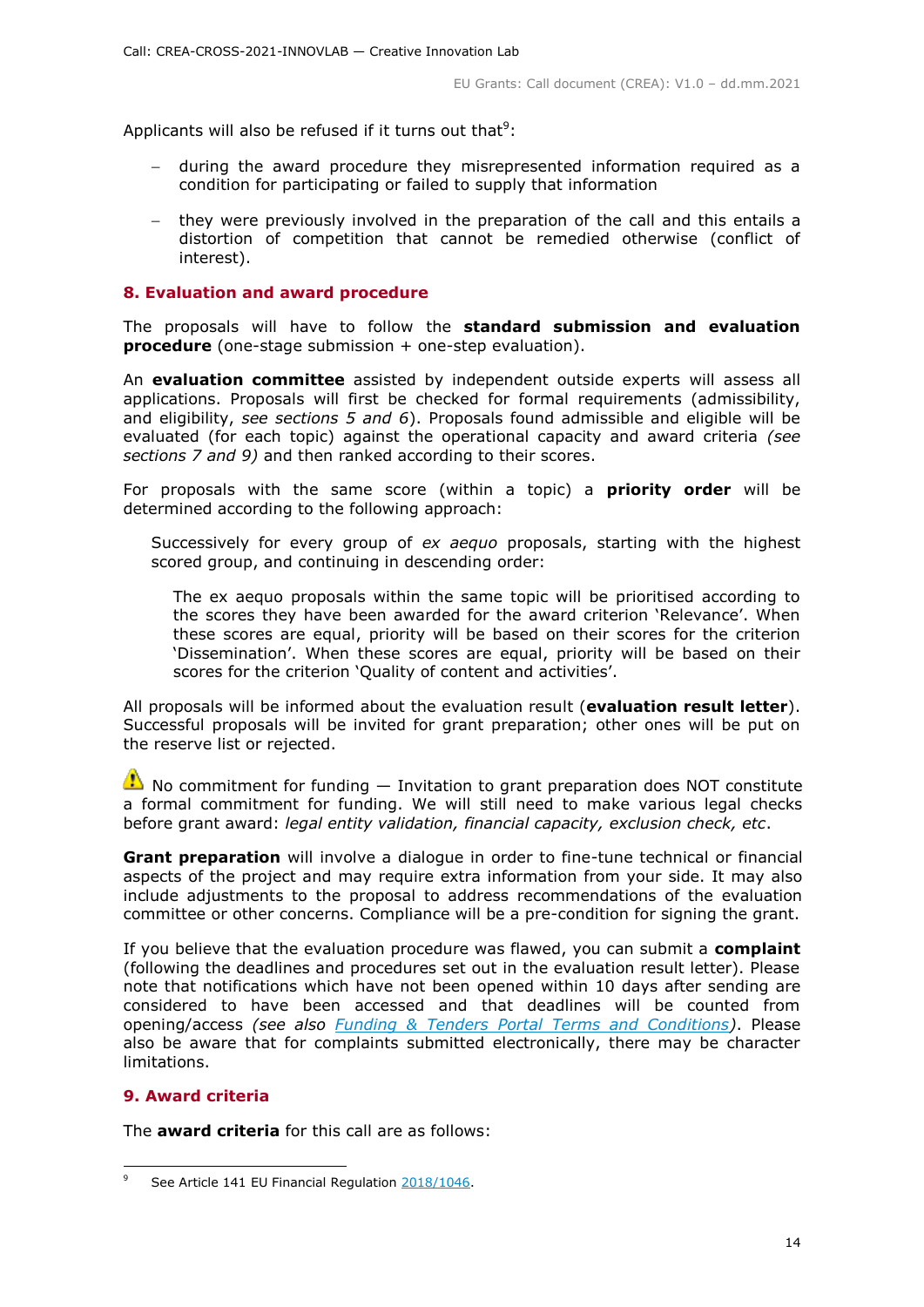#### **Relevance (40 points):**

- The relevance of the project to address the new market needs and find solutions applicable across sectors fostering cooperation, to improve the competitiveness of the European audiovisual and other cultural/creative sectors, as well as to increase the circulation, visibility, availability, diversity and audience of European content in the digital age, (20 points).

 $-$  The European dimension/potential of the project (including origin of the content and/or nature the partnership and/or the cross-border and crosslanguage dimension and/or the potential for European expansion…), (15 points).

- Adequacy of the strategies to ensure gender balance, inclusion, diversity and representativeness, either in the project/content or in the way of managing the activity, (5 points).

# **Quality of content and activities (30 points):**

- The adequacy of the methodological and strategic choices to the objectives pursued by the project: including the market analysis, the nature and the timing of the activities to be implemented, the target group, target segments, target territories, synergy and collaboration with the different sectors, strategies to be implemented (development process, marketing/promotion strategy…), as well as the tools deployed, (15 points).

- The coherence of the Business model (including the structure of co-financing), the feasibility and costefficiency of the project, (15 points).

#### **Project management (10 points):**

- The coherence and complementarity's of the project team and/or the grouping including tasks division, decision making process and the exchange of knowledge, (5 points).

The added value of the partnership, (5 points).

#### **Dissemination (20 points):**

- The methodology proposed for collecting, analysing and disseminating data in order to share the results, to guarantee the transparency of the project, to propose an exchange of knowledge, (10 points).

- The impact of the project on the value chain of the concerned sectors, (10 points).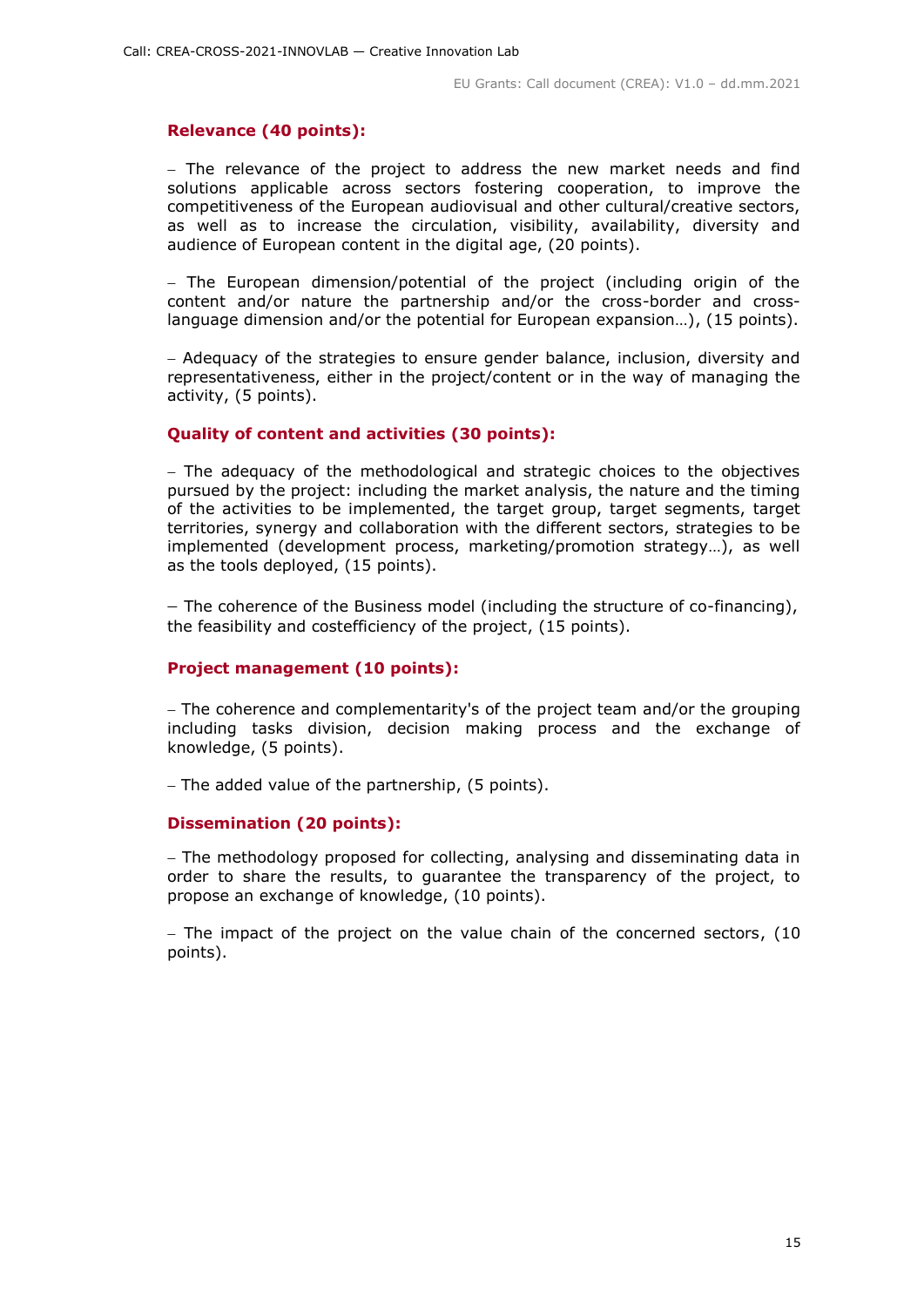EU Grants: Call document (CREA): V1.0 – dd.mm.2021

| <b>Award criteria</b>             | <b>Minimum</b><br>pass score | <b>Maximum</b><br>score |
|-----------------------------------|------------------------------|-------------------------|
| Relevance                         | <b>NA</b>                    | 40                      |
| Quality of content and activities | <b>NA</b>                    | 30                      |
| Project management                | <b>NA</b>                    | 10                      |
| Dissemination                     | <b>NA</b>                    | 20                      |
| <b>Overall (pass) scores</b>      | 70                           | 100                     |

Maximum points: 100 points.

Individual thresholds per criterion: NA.

Overall threshold: 70 points.

Proposals that pass the individual thresholds AND the overall threshold will be considered for funding — within the limits of the available call budget. Other proposals will be rejected.

# <span id="page-15-0"></span>**10. Legal and financial set-up of the Grant Agreements**

If you pass evaluation, your project will be invited for grant preparation, where you will be asked to prepare the Grant Agreement together with the EU Project Officer.

This Grant Agreement will set the framework for your grant and its terms and conditions, in particular concerning deliverables, reporting and payments.

The Model Grant Agreement that will be used (and all other relevant templates and guidance documents) can be found on [Portal Reference Documents.](https://ec.europa.eu/info/funding-tenders/opportunities/portal/screen/how-to-participate/reference-documents)

<span id="page-15-1"></span>*Starting date and project duration* 

The project starting date and duration will be fixed in the Grant Agreement *(Data Sheet, point 1)*. Normally the starting date will be after grant signature. Retroactive application can be granted exceptionally for duly justified reasons— but never earlier than the proposal submission date.

Project duration: 24 months (extensions are possible, if duly justified and through an amendment).

<span id="page-15-2"></span>*Milestones and deliverables*

The milestones and deliverables for each project will be managed through the Portal Grant Management System and will be reflected in Annex 1 of the Grant Agreement.

The project activities must be organised in the following work packages:

- WP 1 Project management (mandatory)
- WP 2 Activities of the first year of implementation
- WP 3 Activities of the second year of implementation

Additional work packages may be added.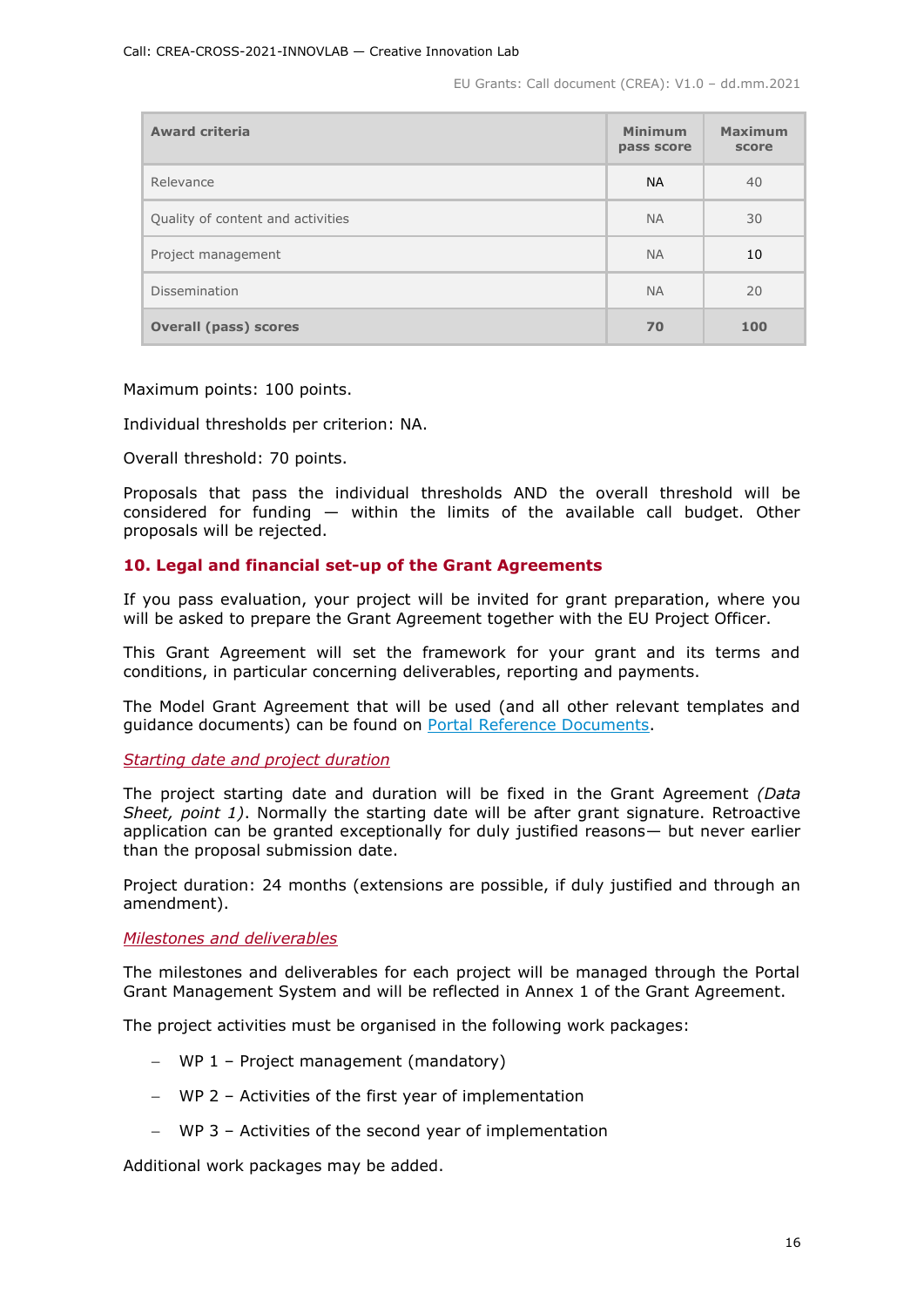#### <span id="page-16-0"></span>*Form of grant, funding rate and maximum grant amount*

The grant parameters *(maximum grant amount, funding rate, total eligible costs, etc)* will be fixed in the Grant Agreement *(Data Sheet, point 3 and art 5)*.

Project budget (maximum grant amount): No limit. The grant awarded may be lower than the amount requested.

The grant will be a budget-based (actual costs, with unit cost and flat-rate elements). This means that it will reimburse ONLY certain types of costs (eligible costs) and costs that were *actually* incurred for your project (NOT the *budgeted* costs). For unit costs and flat-rates, you can charge the amounts calculated as explained in the Grant Agreement *(see art 6 and Annex 2 and 2a)*.

The costs will be reimbursed at the funding rate fixed in the Grant Agreement (**60%**).

Grants may NOT produce a profit (i.e. surplus of revenues + EU grant over costs). For-profit organisations must declare their revenues and, if there is a profit, we will deduct it from the final grant amount *(see art 22.3)*.

Moreover, please be aware that the final grant amount may be reduced in case of non-compliance with the Grant Agreement *(e.g. improper implementation, breach of obligations, etc)*.

<span id="page-16-1"></span>*Budget categories and cost eligibility rules*

The budget categories and cost eligibility rules are fixed in the Grant Agreement *(Data Sheet, point 3, art 6 and Annex 2)*.

*Budget categories for this call:*

- A. Personnel costs
	- A.1 Employees, A.2 Natural persons under direct contract, A.3 Seconded persons
	- A.4 SME owners and natural person beneficiaries
- B. Subcontracting costs
- C. Purchase costs
	- C.1 Travel and subsistence
	- C.2 Equipment
	- C.3 Other goods, works and services
- E. Indirect costs

*Specific cost eligibility conditions for this call:* 

- personnel costs:
	- $-$  SME owner/natural person unit cost<sup>10</sup>: Yes
	- volunteers unit  $cost^{11}$ : No

<sup>-</sup>Commission [Decision](https://ec.europa.eu/info/funding-tenders/opportunities/docs/2021-2027/common/guidance/unit-cost-decision-sme-owners-natural-persons_en.pdf) of 20 October 2020 authorising the use of unit costs for the personnel costs of the owners of small and medium-sized enterprises and beneficiaries that are natural persons not receiving a salary for the work carried out by themselves under an action or work programme (C(2020)7715).

 $11$  Commission **Decision** of 10 April 2019 authorising the use of unit costs for declaring personnel costs for the work carried out by volunteers under an action or a work programme (C(2019)2646).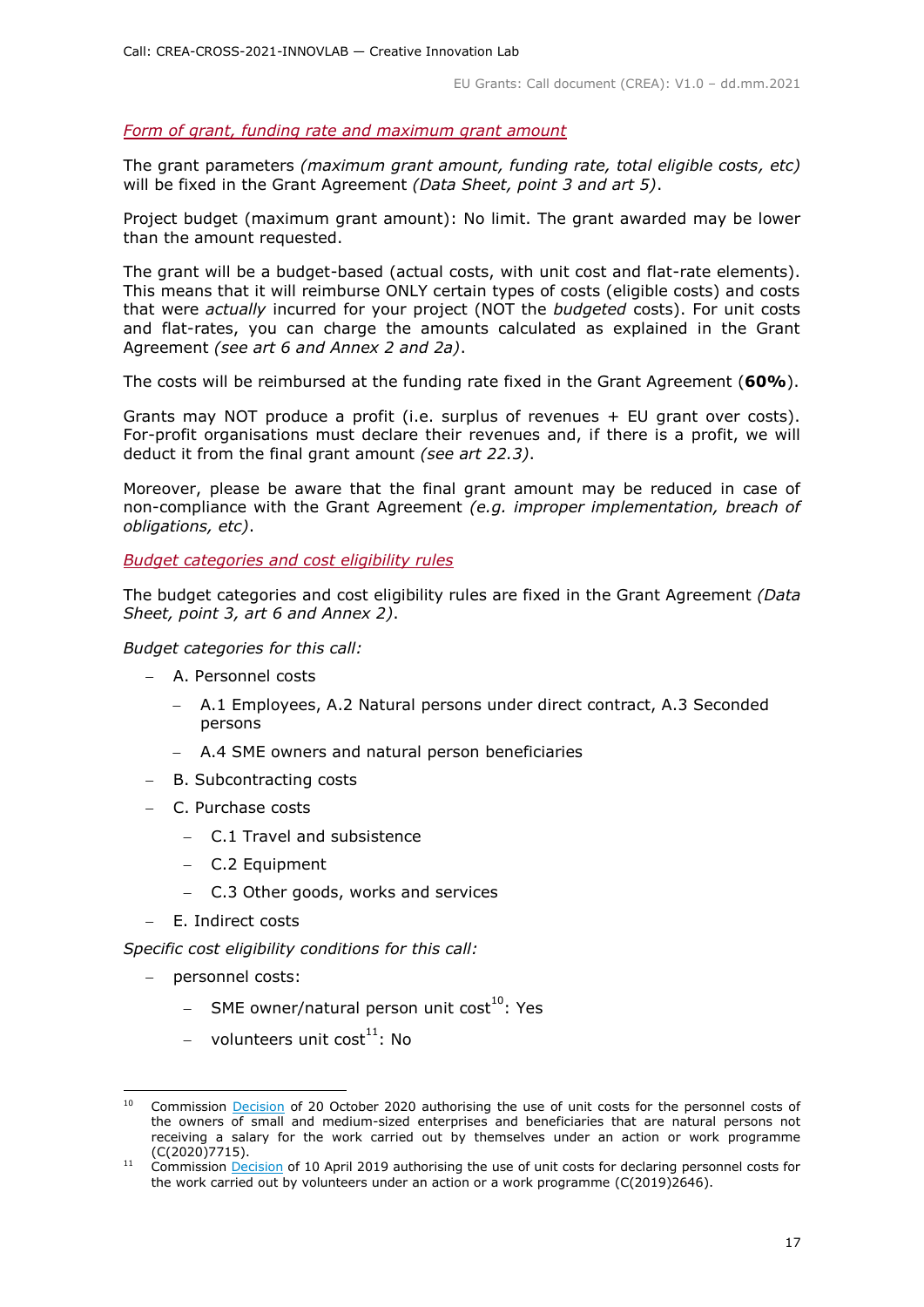- travel and subsistence unit cost<sup>12</sup>: Yes
- equipment costs: depreciation
- other cost categories:
	- costs for financial support to third parties: not allowed
	- indirect cost flat-rate: 7% of the eligible direct costs (categories A-D, except volunteers costs, if any)
- VAT: non-deductible VAT is eligible (but please note that since 2013 VAT paid by beneficiaries that are public bodies acting as public authority is NOT eligible)
- divers:
	- in-kind contributions for free are allowed, but cost-neutral, i.e. cannot be declared as cost
	- kick off meeting: costs for kickoff meeting organised by the granting authority are eligible (travel costs for maximum 2 persons, return ticket to Brussels and accommodation for one night) only if the meeting takes place after the project starting date set out in the Grant Agreement; the starting date can be changed through an amendment, if needed
	- other ineligible costs: No

#### <span id="page-17-0"></span>*Reporting and payment arrangements*

The reporting and payment arrangements are fixed in the Grant Agreement *(Data Sheet, point 4 and art 21 and 22)*.

After grant signature, you will normally receive a **prefinancing** to start working on the project (float of normally **60%** of the maximum grant amount; exceptionally less or no prefinancing). The prefinancing will be paid 30 days from entry into force/financial guarantee (if required), whichever is the latest

There will be no **interim payments**.

**Payment of the balance**: At the end of the project, we will calculate your final grant amount. If the total of earlier payments is higher than the final grant amount, we will ask you (your coordinator) to pay back the difference (recovery).

All payments will be made to the coordinator.

 $\bullet$  Please be aware that payments will be automatically lowered if one of your consortium members has outstanding debts towards the EU (granting authority or other EU bodies). Such debts will be offset by us  $-$  in line with the conditions set out in the Grant Agreement *(see art 22)*.

Please also note that you are responsible for keeping records on all the work done and the costs declared.

#### <span id="page-17-1"></span>*Prefinancing guarantees*

If a prefinancing guarantee is required, it will be fixed in the Grant Agreement *(Data Sheet, point 4)*. The amount will be set during grant preparation and it will normally be equal to or lower than the prefinancing for your grant.

 $12$ <sup>12</sup> Commission [Decision](https://ec.europa.eu/info/funding-tenders/opportunities/docs/2021-2027/common/guidance/unit-cost-decision-travel_en.pdf) of 12 January 2021 authorising the use of unit costs for travel, accommodation and subsistence costs under an action or work programme under the 2021-2027 multi-annual financial framework (C(2021)35).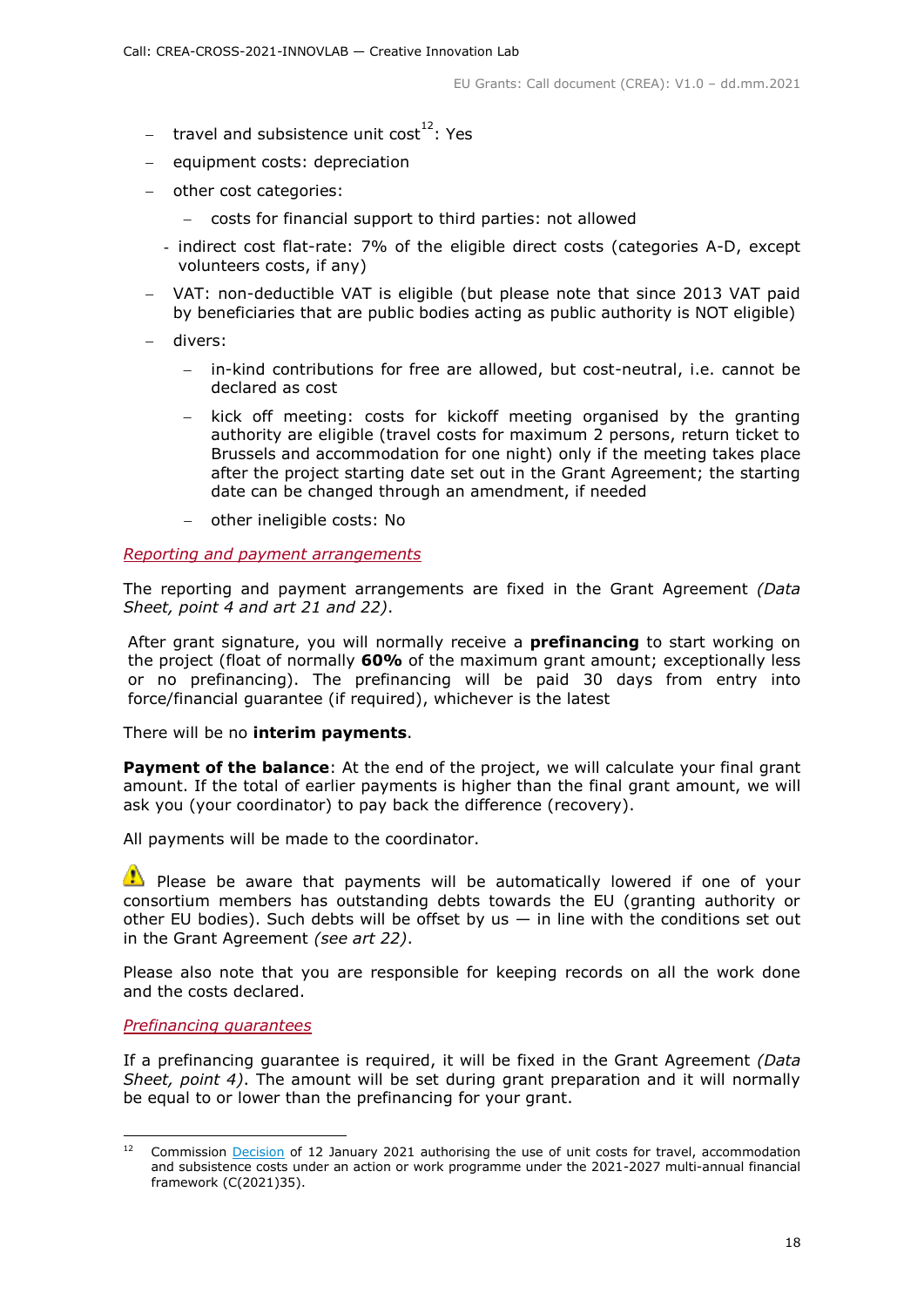The guarantee should be in euro and issued by an approved bank/financial institution established in an EU Member State. If you are established in a non-EU country and would like to provide a guarantee from a bank/financial institution in your country, please contact us (this may be exceptionally accepted, if it offers equivalent security).

Amounts blocked in bank accounts will NOT be accepted as financial guarantees.

Prefinancing guarantees are formally NOT linked to individual consortium members, which means that you are free to organise how to provide the guarantee amount *(by one or several beneficiaries, for the overall amount or several guarantees for partial amounts, by the beneficiary concerned or by another beneficiary, etc)*. It is however important that the requested amount is covered and that the guarantee(s) are sent to us in time to make the prefinancing (scanned copy via Portal AND original by post).

If agreed with us, the bank guarantee may be replaced by a guarantee from a third party.

The guarantee will be released at the end of the grant, in accordance with the conditions laid down in the Grant Agreement.

#### <span id="page-18-0"></span>*Certificates*

Depending on the type of action, size of grant amount and type of beneficiaries, you may be requested to submit different certificates. The types, schedules and thresholds for each certificate are fixed in the grant agreement *(Data Sheet, point 4 and art 24)*.

<span id="page-18-1"></span>*Liability regime for recoveries*

The liability regime for recoveries will be fixed in the Grant Agreement *(Data Sheet point 4.4 and art 22).*

For beneficiaries, it is one of the following:

- limited joint and several liability with individual ceilings *each beneficiary up*  to their maximum grant amount
- unconditional joint and several liability *each beneficiary up to the maximum grant amount for the action*

or

individual financial responsibility — *each beneficiary only for their own debts*.

In addition, the granting authority may require joint and several liability of affiliated entities (with their beneficiary).

<span id="page-18-2"></span>*Provisions concerning the project implementation*

IPR rules: *see Model Grant Agreement (art 16 and Annex 5):*

 different rights of use of the granting authority on materials, documents and information received for policy, information, communication, dissemination and publicity purposes: Yes

Communication, dissemination and visibility of funding: *see Model Grant Agreement (art 17 and Annex 5):*

- additional communication and dissemination activities: Yes
- special logos: Yes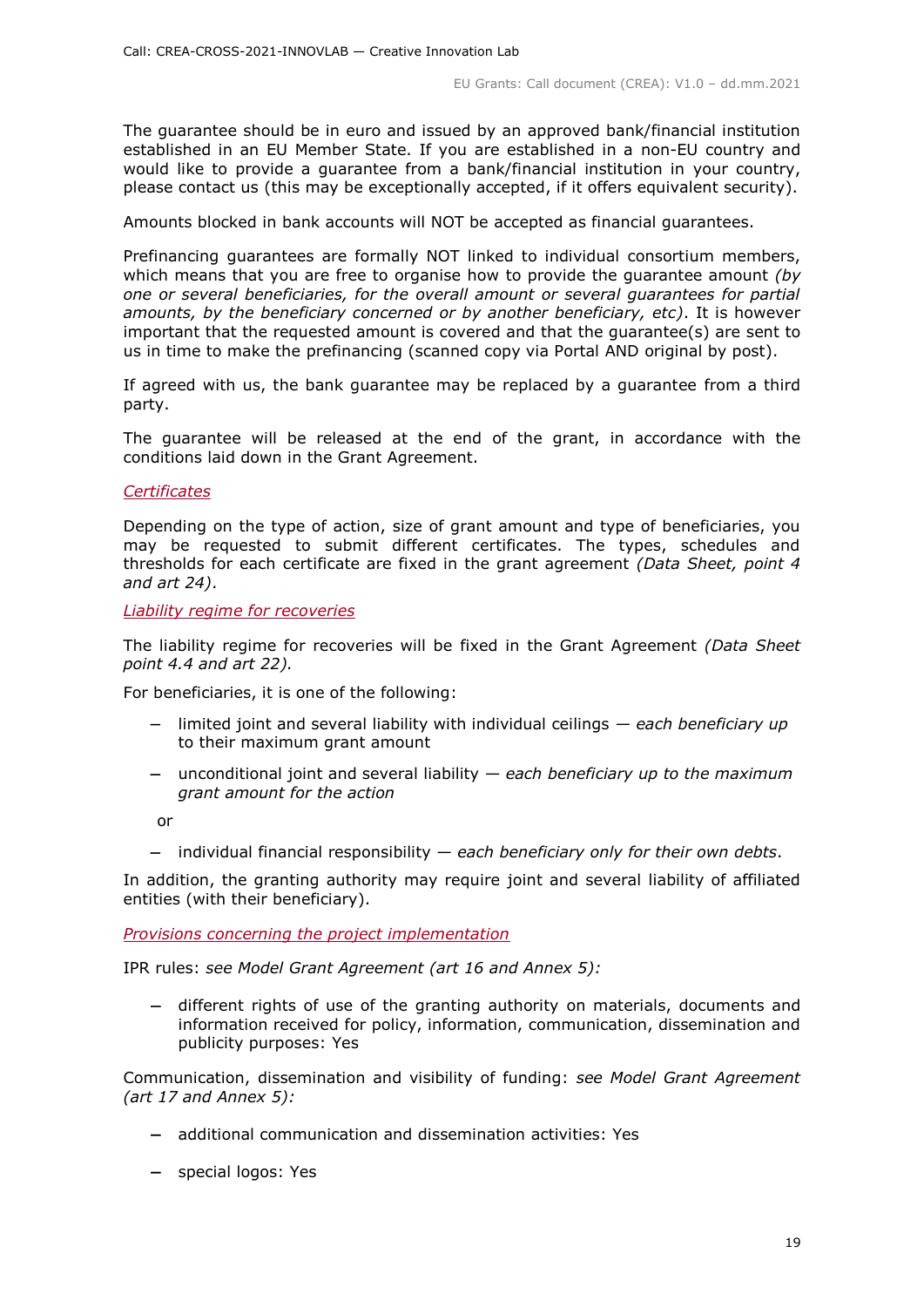Specific rules for carrying out the action: *see Model Grant Agreement (art 18 and Annex 5):* n/a

#### <span id="page-19-0"></span>*Other specificities*

n/a

#### <span id="page-19-1"></span>*Non-compliance and breach of contract*

The Grant Agreement (chapter 5) provides for the measures we may take in case of breach of contract (and other non-compliance issues).

For more information, *see AGA — [Annotated Grant Agreement](https://ec.europa.eu/info/funding-tenders/opportunities/docs/2021-2027/common/guidance/aga_en.pdf)*.

# <span id="page-19-2"></span>**11. How to submit an application**

All proposals must be submitted directly online via the Funding & Tenders Portal Electronic Submission System. Paper applications are NOT accepted.

#### Submission is a **2-step process**:

#### a) **create a user account and register your organisation**

To use the Submission System (the only way to apply), all participants need to [create](https://webgate.ec.europa.eu/cas/eim/external/register.cgi)  [an EULogin user account.](https://webgate.ec.europa.eu/cas/eim/external/register.cgi)

Once you have an EULogin account, you can [register your organisation](https://ec.europa.eu/info/funding-tenders/opportunities/portal/screen/how-to-participate/participant-register) in the Participant Register. When your registration is finalised, you will receive a 9-digit participant identification code (PIC).

#### b) **submit the proposal**

Access the Electronic Submission System via the Topic page in the [Search Funding &](https://ec.europa.eu/info/funding-tenders/opportunities/portal/screen/opportunities/topic-search;freeTextSearchKeyword=;typeCodes=0,1;statusCodes=31094501,31094502,31094503;programCode=null;programDivisionCode=null;focusAreaCode=null;crossCuttingPriorityCode=null;callCode=Default;sortQuery=openingDate;orderBy=asc;onlyTenders=false;topicListKey=topicSearchTablePageState)  [Tenders](https://ec.europa.eu/info/funding-tenders/opportunities/portal/screen/opportunities/topic-search;freeTextSearchKeyword=;typeCodes=0,1;statusCodes=31094501,31094502,31094503;programCode=null;programDivisionCode=null;focusAreaCode=null;crossCuttingPriorityCode=null;callCode=Default;sortQuery=openingDate;orderBy=asc;onlyTenders=false;topicListKey=topicSearchTablePageState) section (or, for calls sent by invitation to submit a proposal, through the link provided in the invitation letter).

Submit your proposal in 4 parts, as follows:

- Part A includes administrative information about the applicant organisations (future coordinator, beneficiaries, affiliated entities and associated partners) and the summarised budget for the proposal. Fill it in directly online
- Part B (description of the action) covers the technical content of the proposal. Download the mandatory word template from the Submission System, fill it in and upload it as a PDF file
- Part C containing additional project data. To be filled in directly online.
- Annexes (*see section 5*). Upload them as PDF file (single or multiple depending on the slots). Excel upload is sometimes possible, depending on the file type.

The proposal must keep to the **page limits** *(see section 5)*; excess pages will be disregarded.

Documents must be uploaded to the **right category** in the Submission System otherwise the proposal might be considered incomplete and thus inadmissible.

The proposal must be submitted **before the call deadline** (*see section 4*). After this deadline, the system is closed and proposals can no longer be submitted.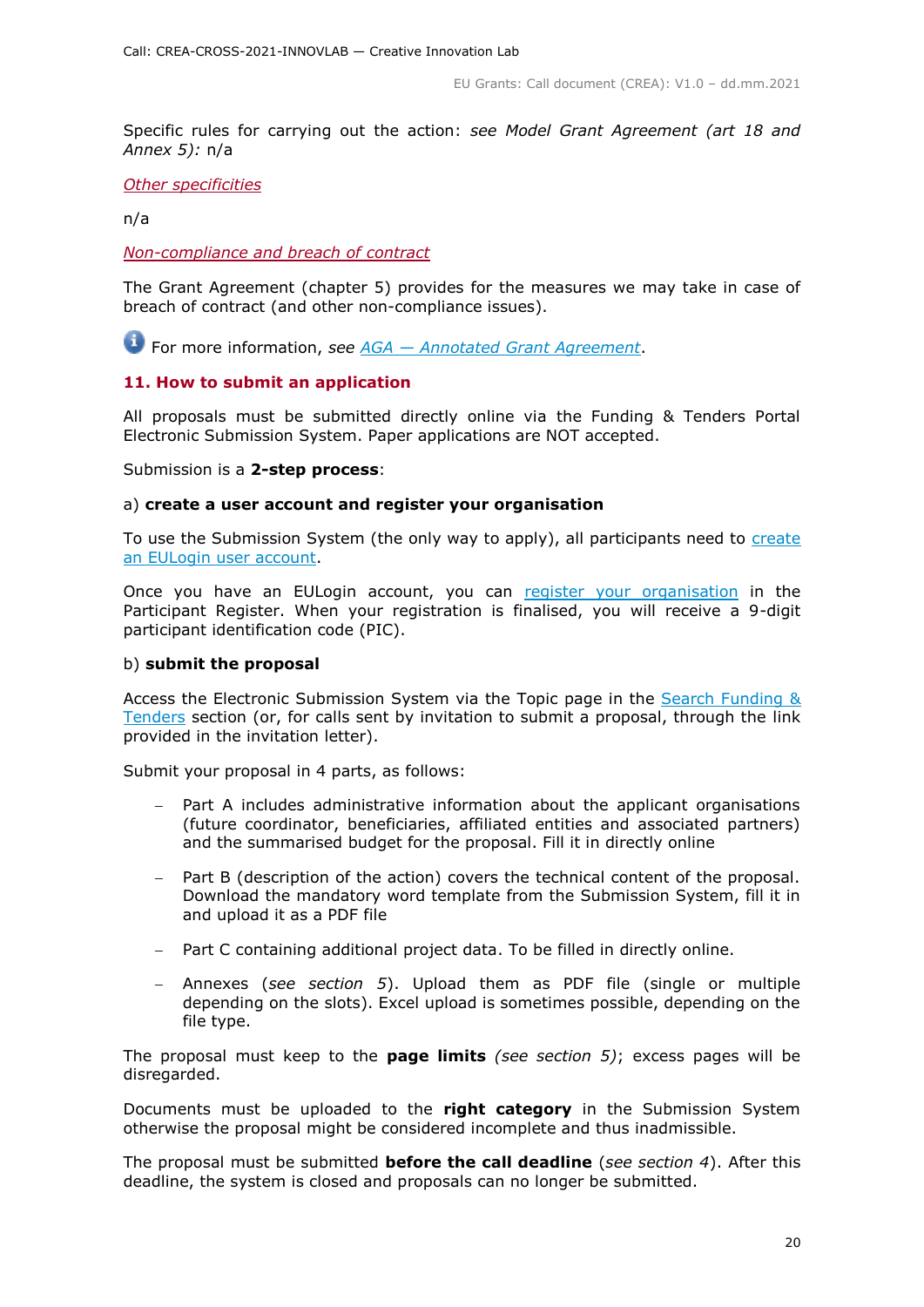Once the proposal is submitted, you will receive a **confirmation e-mail** (with date and time of your application). If you do not receive this confirmation e-mail, it means your proposal has NOT been submitted. If you believe this is due to a fault in the Submission System, you should immediately file a complaint via the [IT Helpdesk](https://ec.europa.eu/info/funding-tenders/opportunities/portal/screen/support/helpdesks/contact-form)  [webform,](https://ec.europa.eu/info/funding-tenders/opportunities/portal/screen/support/helpdesks/contact-form) explaining the circumstances and attaching a copy of the proposal (and, if possible, screenshots to show what happened).

Details on processes and procedures are described in the [Online Manual.](https://ec.europa.eu/info/funding-tenders/opportunities/docs/2021-2027/common/guidance/om_en.pdf) The Online Manual also contains the links to FAQs and detailed instructions regarding the Portal Electronic Exchange System.

#### <span id="page-20-0"></span>**12. Help**

As far as possible, *please try to find the answers you need yourself*, in this and the other documentation (we have limited resources for handling direct enquiries):

- [Online Manual](https://ec.europa.eu/info/funding-tenders/opportunities/docs/2021-2027/common/guidance/om_en.pdf)
- [Portal FAQ](https://ec.europa.eu/info/funding-tenders/opportunities/portal/screen/support/faq;categories=;programme=null;actions=;keyword=) (for general questions).

Please also consult the Topic page regularly, since we will use it to publish call updates. (For invitations, we will contact you directly in case of a call update).

#### *Contact*

For individual questions on the Portal Submission System, please contact the [IT](https://ec.europa.eu/info/funding-tenders/opportunities/portal/screen/support/helpdesks/contact-form)  [Helpdesk.](https://ec.europa.eu/info/funding-tenders/opportunities/portal/screen/support/helpdesks/contact-form)

Non-IT related questions should be sent to the following email address: [EACEA-](mailto:EACEA-CROSS-INNOVLAB@ec.europa.eu)[CROSS-INNOVLAB@ec.europa.eu.](mailto:EACEA-CROSS-INNOVLAB@ec.europa.eu)

<span id="page-20-1"></span>Please indicate clearly the reference of the call and topic to which your question relates *(see cover page)*.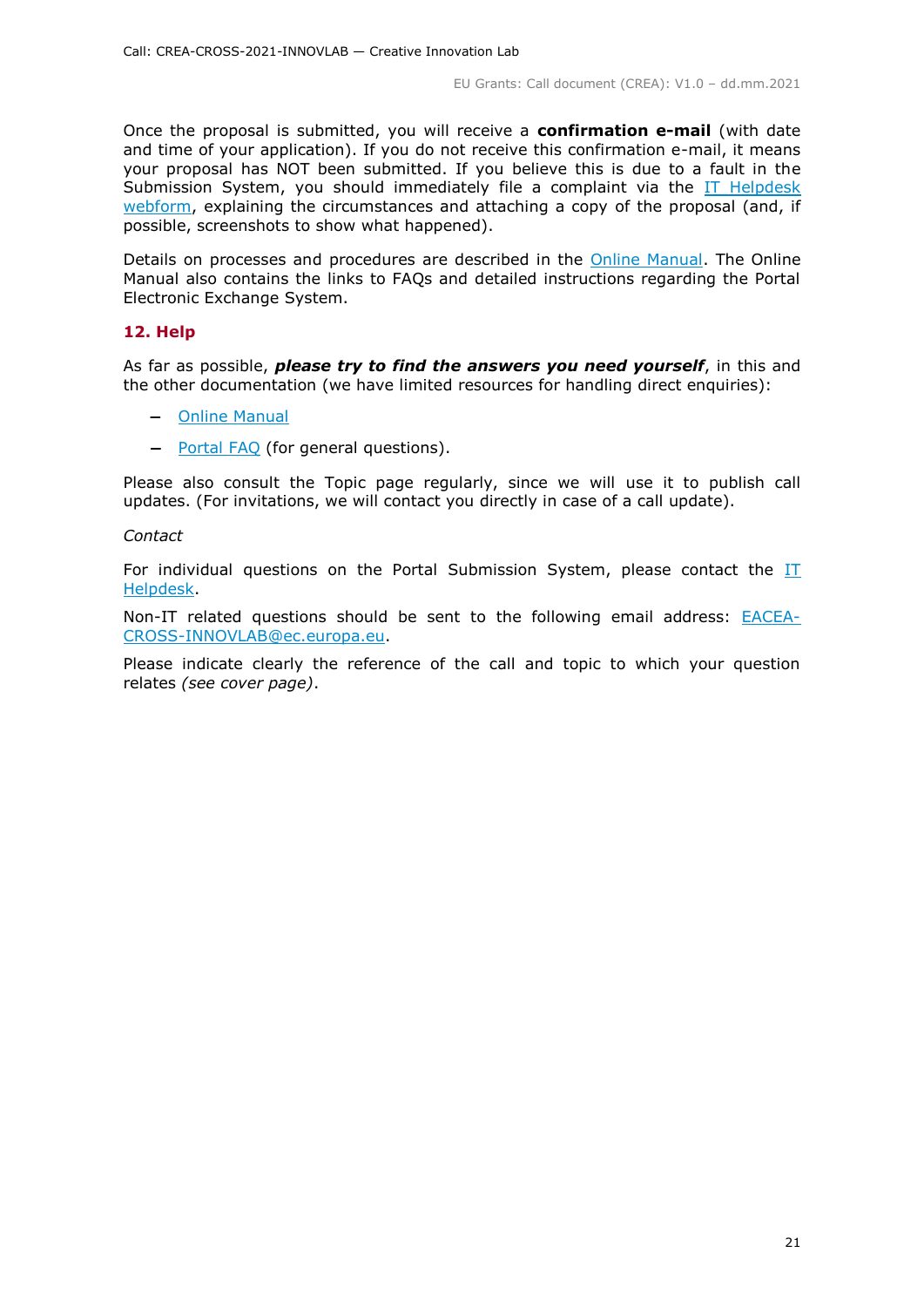# **13. Important**

# **IMPORTANT**

- **Don't wait until the end —** Complete your application sufficiently in advance of the deadline to avoid any last minute **technical problems**. Problems due to last minute submissions *(e.g. congestion, etc)* will be entirely at your risk. Call deadlines can NOT be extended.
- **Consult** the Portal Topic page regularly. We will use it to publish updates and additional information on the call (call and topic updates).
- **Funding & Tenders Portal Electronic Exchange System —** By submitting the application, all participants **accept** to use the electronic exchange system in accordance with the [Portal Terms & Conditions.](https://ec.europa.eu/info/funding-tenders/opportunities/docs/2021-2027/common/ftp/tc_en.pdf)
- **Registration —** Before submitting the application, all beneficiaries, affiliated entities and associated partners must be registered in the [Participant Register.](https://ec.europa.eu/info/funding-tenders/opportunities/portal/screen/how-to-participate/participant-register) The participant identification code (PIC) (one per participant) is mandatory for the Application Form.
- **Consortium roles—** When setting up your consortium, you should think of organisations that help you reach objectives and solve problems.

The roles should be attributed according to the level of participation in the project. Main participants should participate as **beneficiaries** or **affiliated entities**; other entities can participate as associated partners, subcontractors, third parties giving in-kind contributions. **Associated partners** and third parties giving in-kind contributions should bear their own costs (they will not become formal recipients of EU funding). **Subcontracting** should normally constitute a limited part and must be performed by third parties (not by one of the beneficiaries/affiliated entities). Subcontracting going beyond 30% of the total eligible costs must be justified in the application.

- **Coordinator —** In multi-beneficiary grants, the beneficiaries participate as consortium (group of beneficiaries). They will have to choose a coordinator, who will take care of the project management and coordination and will represent the consortium towards the granting authority. In mono-beneficiary grants, the single beneficiary will automatically be coordinator.
- **Affiliated entities** Applicants may participate with affiliated entities (i.e. entities linked to a beneficiary which participate in the action with similar rights and obligations as the beneficiaries, but do not sign the grant and therefore do not become beneficiaries themselves). They will get a part of the grant money and must therefore comply with all the call conditions and be validated (just like beneficiaries); but they do not count towards the minimum eligibility criteria for consortium composition (if any).
- **Associated partners** Applicants may participate with associated partners (i.e. partner organisations which participate in the action but without the right to get grant money). They participate without funding and therefore do not need to be validated.
- **Consortium agreement** For practical and legal reasons it is recommended to set up internal arrangements that allow you to deal with exceptional or unforeseen circumstances (in all cases, even if not mandatory under the Grant Agreement). The consortium agreement also gives you the possibility to redistribute the grant money according to your own consortium-internal principles and parameters (for instance, one beneficiary can reattribute its grant money to another beneficiary). The consortium agreement thus allows you to customise the EU grant to the needs inside your consortium and can also help to protect you in case of disputes.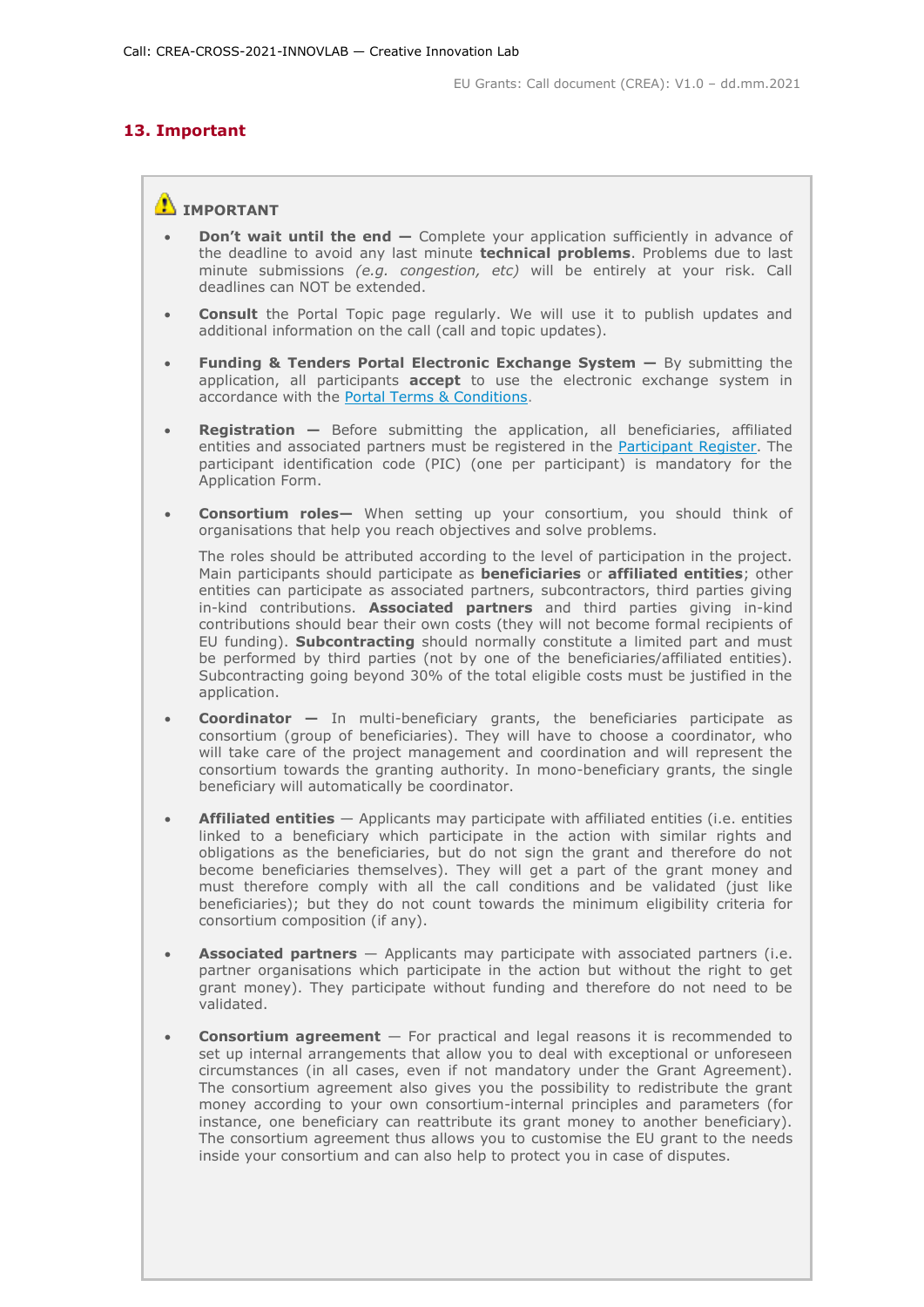- **Balanced project budget –** Grant applications must ensure a balanced project budget and sufficient other resources to implement the project successfully *(e.g. own contributions, income generated by the action, financial contributions from third parties, etc)*. You may be requested to lower your estimated costs, if they are ineligible (including excessive).
- **No-profit rule —** Grants may NOT give a profit (i.e. surplus of revenues + EU grant over costs). This will be checked by us at the end of the project.
- **No double funding —** There is a strict prohibition of double funding from the EU budget (except under EU Synergies actions). Outside such Synergies actions, any given action may receive only ONE grant from the EU budget and cost items may under NO circumstances declared to two different EU actions.
- **Completed/ongoing projects —** Proposals for projects that have already been completed will be rejected; proposals for projects that have already started will be assessed on a case-by-case basis (in this case, no costs can be reimbursed for activities that took place before the project starting date/proposal submission).
- **Combination with EU operating grants —** Combination with EU operating grants is possible, if the project remains outside the operating grant work programme and you make sure that cost items are clearly separated in your accounting and NOT declared twice *(see AGA — [Annotated Model Grant Agreement,](https://ec.europa.eu/info/funding-tenders/opportunities/docs/2021-2027/common/guidance/aga_en.pdf)  [art 6.2.E\)](https://ec.europa.eu/info/funding-tenders/opportunities/docs/2021-2027/common/guidance/aga_en.pdf).*
- **Multiple proposals —** Applicants may submit more than one proposal for *different* projects under the same call (and be awarded a funding for them).Organisations may participate in several proposals. BUT: if there are several proposals for *very similar* projects, only one application will be accepted and evaluated; the applicants will be asked to withdraw one of them (or it will be rejected).
- **Resubmission —** Proposals may be changed and re-submitted until the deadline for submission.
- **Rejection –** By submitting the application, all applicants accept the call conditions set out in this this Call Document (and the documents it refers to). Proposals that do not comply with all the call conditions will be **rejected**. This applies also to applicants: All applicants need to fulfil the criteria; if any one of them doesn't, they must be replaced or the entire proposal will be rejected.
- **Cancellation –** There may be circumstances which may require the cancellation of the call. In this case, you will be informed via a call or topic update. Please note that cancellations are without entitlement to compensation.
- **Language —** You can submit your proposal in any official EU language (project abstract/summary should however always be in English). For reasons of efficiency, we strongly advise you to use English for the entire application. If you need the call documentation in another official EU language, please submit a request within 10 days after call publication (for the contact information, *see section 12*).